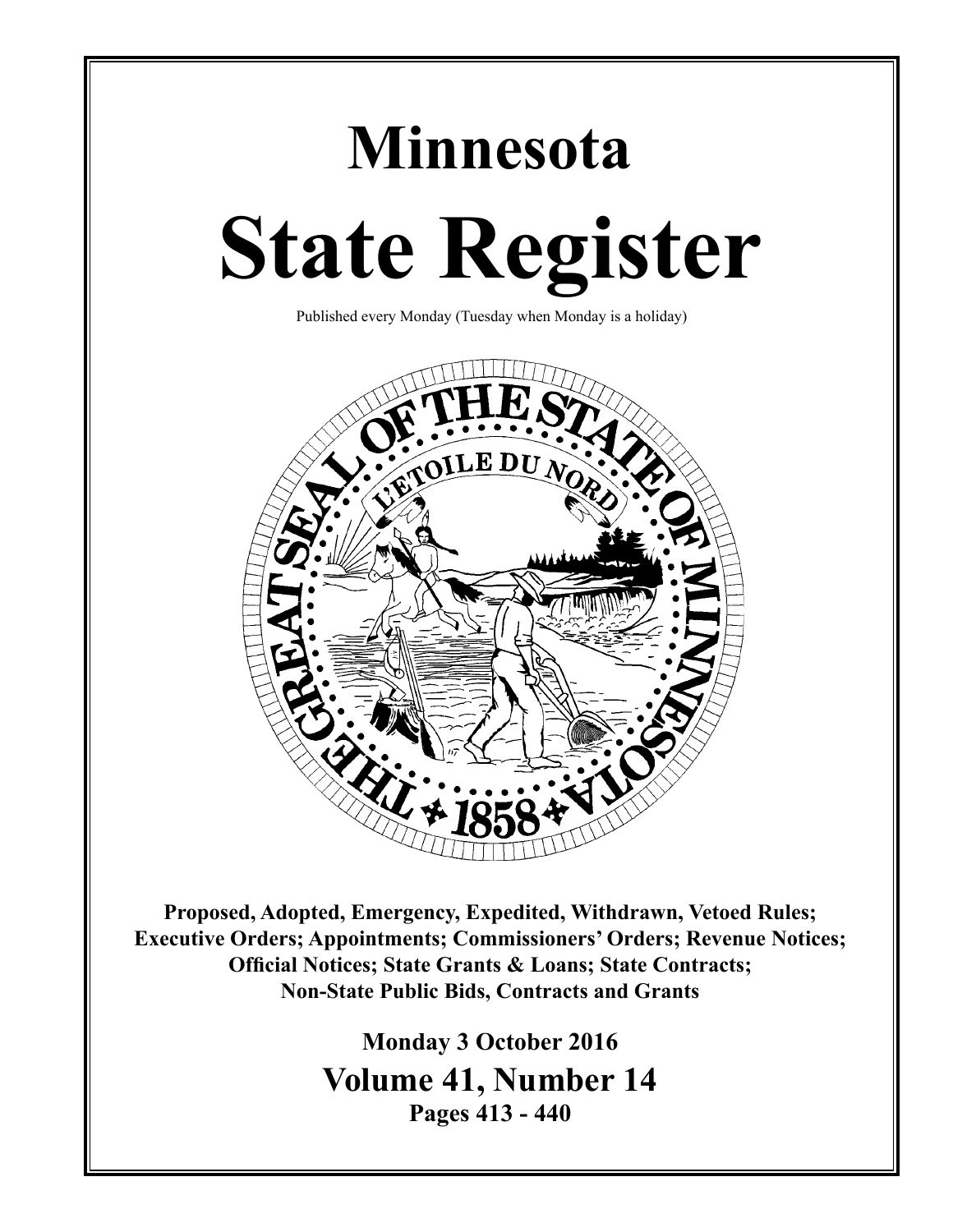# *Minnesota State Register*

### **Judicial Notice Shall Be Taken of Material Published in the** *Minnesota State Register*

 The *Minnesota State Register* is the official publication of the State of Minnesota's Executive Branch of government, published weekly to fulfill the legislative mandate set forth in *Minnesota Statutes*, Chapter 14, and *Minnesota Rules*, Chapter 1400. It contains:

• Proposed Rules **•** Executive Orders of the • Commissioners' • Contracts for **• Adopted Rules Governor Orders Professional, Technical • Exempt Rules • Appointments • Revenue Notices and Consulting Services • Expedited Rules • Proclamations • Official Notices • Non-State Public Bids,**  • Withdrawn Rules • Vetoed Rules • State Grants **Contracts and Grants and Loans** 

| <b>Printing Schedule and Submission Deadlines</b> |                                                                              |         |                                                                                                                                                                                                                      |    |         |                                                                                         |    |           |
|---------------------------------------------------|------------------------------------------------------------------------------|---------|----------------------------------------------------------------------------------------------------------------------------------------------------------------------------------------------------------------------|----|---------|-----------------------------------------------------------------------------------------|----|-----------|
| <b>Vol. 41</b><br>Issue<br>Number                 | <b>PUBLISH</b><br><b>DATE</b><br>(BOLDFACE<br>shows altered<br>publish date) |         | Deadline for: all Short Rules, Executive and<br>Commissioner's Orders, Revenue and Official<br>Notices, State Grants, Professional-Technical-<br>Consulting Contracts, Non-State Bids and<br><b>Public Contracts</b> |    |         | Deadline for LONG, Complicated<br>Rules (contact the editor to<br>negotiate a deadline) |    |           |
| # 15                                              | Monday 10                                                                    | October | Noon Tuesday                                                                                                                                                                                                         | 4  | October | Noon Thursday                                                                           | 29 | September |
| # $16$                                            | 17<br>Monday                                                                 | October | Noon Tuesday                                                                                                                                                                                                         | 11 | October | Noon Thursday                                                                           | 6  | October   |
| #17                                               | 24<br>Mondav                                                                 | October | Noon Tuesday                                                                                                                                                                                                         | 18 | October | Noon Thursday                                                                           | 13 | October   |
| #18                                               | Monday 31 October                                                            |         | Noon Tuesday                                                                                                                                                                                                         | 25 | October | Noon Thursday                                                                           | 20 | October   |

**PUBLISHING NOTICES:** We need to receive your submission **ELECTRONICALLY in Microsoft WORD format.** Submit ONE COPY of your notice via e-mail to: sean.plemmons@state.mn.us. State agency submissions must include a "State Register Printing Order" form, and, with contracts, a "Contract Certification" form. Non-State Agencies should submit **ELECTRONICALLY in Microsoft WORD**, with a letter on your letterhead stationery requesting publication and date to be published. Costs are \$10.20 per tenth of a page (columns are seven inches wide). One typewritten, double-spaced page = 4/10s of a page in the State Register, or \$40.80. About 2-1/2 pages typed, double-spaced, on 8-1/2"x11" paper = one typeset page in the *State Register*. Contact editor with questions (651) 297-7963, or **e-mail**: sean.plemmons@state.mn.us.

**SUBSCRIPTION SERVICES:** Copies are available at Minnesota's Bookstore, 660 Olive Street, St. Paul, MN 55155. Order by phone: Metro area: (651) 297-3000 Toll free (800) 657-3757. TTY relay service phone number: 711. **NO REFUNDS**. E-mail subscriptions are available by contacting (651) 297-8777. Send address changes to Minnesota's Bookstore, 660 Olive Street, St. Paul, Minnesota 55155.

#### **SEE THE** Minnesota State Register free at website: *http://www.minnesotasbookstore.com*

• **Minnesota State Register: On-line subscription** – \$180, includes links, index, special section "CONTRACTS & GRANTS," with Sidebar Table of Contents, Early View after 4:30 pm Friday (instead of waiting for early Monday), and it's sent to you via *E-mail*.

- **Single issues** are available for a limited time: Minnesota State Register \$5.00.
- **"Affidavit of Publication"** includes a notarized "Affidavit" and a copy of the issue: \$15.00.
- **Research Services** will look up, photocopy, and fax or send copies from past issues at \$1.00 per page.

| <b>Governor:</b> Mark Dayton (651) | <b>Lieutenant Governor:</b>       | <b>Minnesota's Bookstore:</b>          | <b>Subscriptions Manager:</b>  |
|------------------------------------|-----------------------------------|----------------------------------------|--------------------------------|
| 296-3391                           | Tina Smith (651) 296-339          | Mary Mikes (651) 297-3979              | Loretta J. Diaz (651) 297-8777 |
| <b>Administration</b>              | <b>Plant Management Division:</b> | <b>Auditor:</b> Rebecca Otto           | loretta.diaz@state.mn.us       |
| <b>Commissioner:</b>               | Christopher A. Guevin             | $(651)$ 296-2551                       | <b>Editor:</b> Sean Plemmons   |
| Matthew J. Massman                 | $(651)$ 201-2350                  | <b>Secretary of State: Steve Simon</b> | $(651)$ 297-7963               |
| $(651)$ 201-2555                   | <b>Attorney General:</b>          | $(651)$ 296-2803                       | sean.plemmons@state.mn.us      |
|                                    | Lori Swanson (651) 296-6196       |                                        |                                |

**Copyright © 2016 Plant Management Division, Department of Administration, State of Minnesota. USPS Publication Number: 326-630 (ISSN: 0146-7751)**

**THE** *MINNESOTA STATE REGISTER* **IS PUBLISHED** by Plant Management Division, Department of Administration, State of Minnesota, pursuant to Minnesota Statutes § 14.46 and is available on-line at: *http://www.comm.media.state.mn.us/bookstore/mnbookstore* 

#### **Senate Public Information Office**

(651) 296-0504 State Capitol, Room 231, St. Paul, MN 55155 *http://www.senate.mn*

Court Information Office (651) 296-6043 MN Judicial Center, Rm. 135, 25 Rev. Dr. Martin Luther King Jr Blvd., St. Paul, MN 55155 *http://www.mncourts.gov*

#### **Minnesota Legislative Information**

#### **House Public Information Services**

(651) 296-2146 State Office Building, Room 175 100 Rev. Dr. Martin Luther King Jr Blvd., St. Paul, MN 55155 **Minnesota State Court System** *https://www.house.leg.state.mn.us/hinfo/hinfo.asp*

#### **Federal Register**

Office of the Federal Register (202) 512-1530; or (888) 293-6498 U.S. Government Printing Office – Fax: (202) 512-1262 *http://www.access.gpo.gov/su\_docs/aces/aces140.html*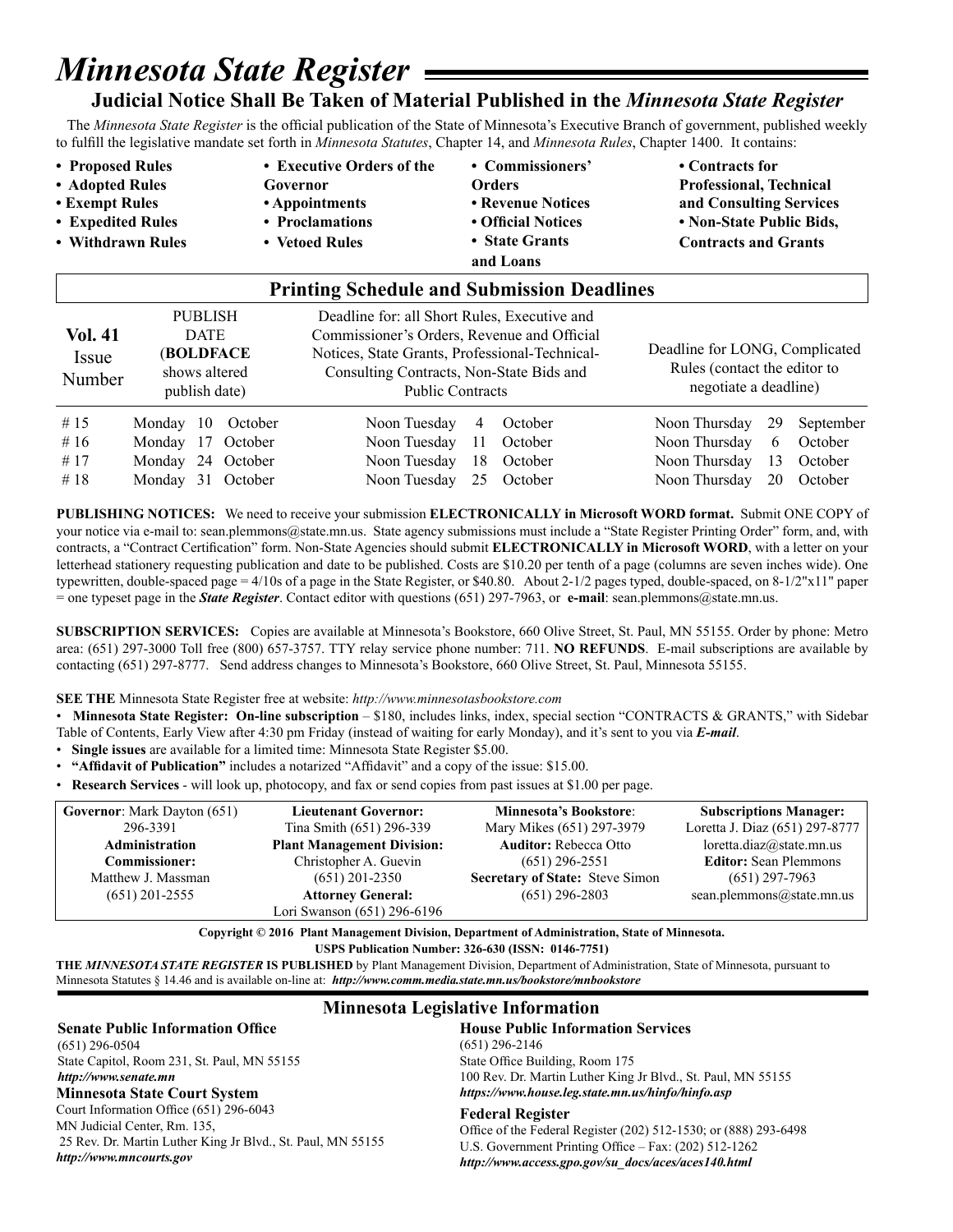## **Contents**

| <b>Minnesota Rules: Amendments and Additions</b> 416                                   | <b>State Contracts</b>                                                                 |
|----------------------------------------------------------------------------------------|----------------------------------------------------------------------------------------|
|                                                                                        | Minnesota State Colleges and Universities (MnSCU)                                      |
| <b>Proposed Rules</b>                                                                  | St. Cloud Technical & Community College                                                |
|                                                                                        |                                                                                        |
| <b>Department of Natural Resources</b>                                                 |                                                                                        |
| Proposed Expedited Permanent Game and Fish Rule: Northern Pike Regulation; Notice of   |                                                                                        |
|                                                                                        | <b>Department of Commerce</b>                                                          |
|                                                                                        | Notice of Request for Proposal to Provide Lease Purchase Financing for the Guaranteed  |
| <b>Expedited Emergency Rules</b>                                                       |                                                                                        |
| <b>Department of Natural Resources</b>                                                 |                                                                                        |
| Adopted Expedited Emergency Game and Fish Rules: Legionville Veterans Hunt425          | <b>Iron Range Resources and Rehabilitation Board (IRRRB)</b>                           |
|                                                                                        | Request for Proposals for a Giants Ridge Lease/Management Contract431                  |
|                                                                                        | Request for Proposals to Provide Full-Service Marketing, Public Relations and Event    |
| <b>Executive Orders</b>                                                                |                                                                                        |
| <b>Office of the Governor</b>                                                          |                                                                                        |
| Emergency Executive Order 16-08: Declaring a State of Peacetime Emergency in the State | <b>Minnesota State Lottery</b>                                                         |
|                                                                                        |                                                                                        |
| <b>Official Notices</b>                                                                | <b>Minnesota Department of Natural Resources</b>                                       |
| <b>Bureau of Mediation Services</b>                                                    |                                                                                        |
| Notice of Acceptance of Applications for Placement on the Bureau Arbitration Roster426 |                                                                                        |
|                                                                                        | <b>Minnesota Department of Transportation (Mn/DOT)</b>                                 |
| <b>Minnesota Gambling Control Board</b>                                                | Notice of Potential Availability of Contracting Opportunities for a Variety of Highway |
| Request for Comments for Possible Amendment to Rules Governing Lawful Gambling,        | Related Technical Activities ("Consultant Pre-Qualification Program")436               |
| Minnesota Rules, Chapters 7861, 7863, 7864, and 7865; Revisor ID #R-04436427           | Notice Concerning Professional/Technical Contract Opportunities and Taxpayers'         |
|                                                                                        |                                                                                        |
| <b>Department of Human Services</b>                                                    |                                                                                        |
|                                                                                        |                                                                                        |
|                                                                                        | <b>Non-State Public Bids, Contracts &amp; Grants</b>                                   |
| <b>Minnesota Department of Labor and Industry</b>                                      | <b>Dakota County</b>                                                                   |
| Request for Comments for Possible Amendments to Rules Governing Workers'               |                                                                                        |
| Compensation Vocational Rehabilitation, Minnesota Rules, Chapter 5220.                 |                                                                                        |
| 429                                                                                    | <b>Metropolitan Airports Commission (MAC)</b>                                          |
|                                                                                        |                                                                                        |
| <b>Teachers Retirement Association</b>                                                 | Notice of Call for Bids for 2016 Terminal 1-Lindbergh Building                         |
|                                                                                        |                                                                                        |
|                                                                                        | Notice of Call for Bids for 2016 Commission Chambers Telecoil Installation & A/V       |
|                                                                                        |                                                                                        |
|                                                                                        |                                                                                        |
|                                                                                        | Notice of Call for Bids for 2016 GSE Power Charger Stations – Phase 2<br>440           |

### **Get the Earliest Delivery of the State Register**

A subscription to the **STATE REGISTER** gets you the **EARLIEST DELIVERY.** Instead of waiting until Monday at 8:00 a.m. when the magazine is posted on our website, we'll SEND you the magazine on Friday at close of business with the State, 4:30 pm: 2-1/2 days early.

Yes, that's right -- 2-1/2 days ahead of normal publication schedule -- to get to know what's coming in the next week; to prepare your plans for your submissions to grant and loan programs and RFPs, RFIs and other contracts and bids.

Subscriptions for an entire year cost \$180. The magazine is **SENT TO YOU**, as well as ONE OTHER PERSON YOU DESIGNATE, in case of vacations, or illnesses, or other absences in your office . . . . and you won't have to access our website or click, click, click to find us.

Subscriptions include the most up-to-date information, including a growing index to issues in each volume, issue by issue, including the current volume, which others do not have access to until the end of the volume year.

And a subscription gets you our Current Listing of All OPEN bids, contracts, grants, loans, and RFPs that are still open for bid, so you don't have to hunt through each back issue to find something.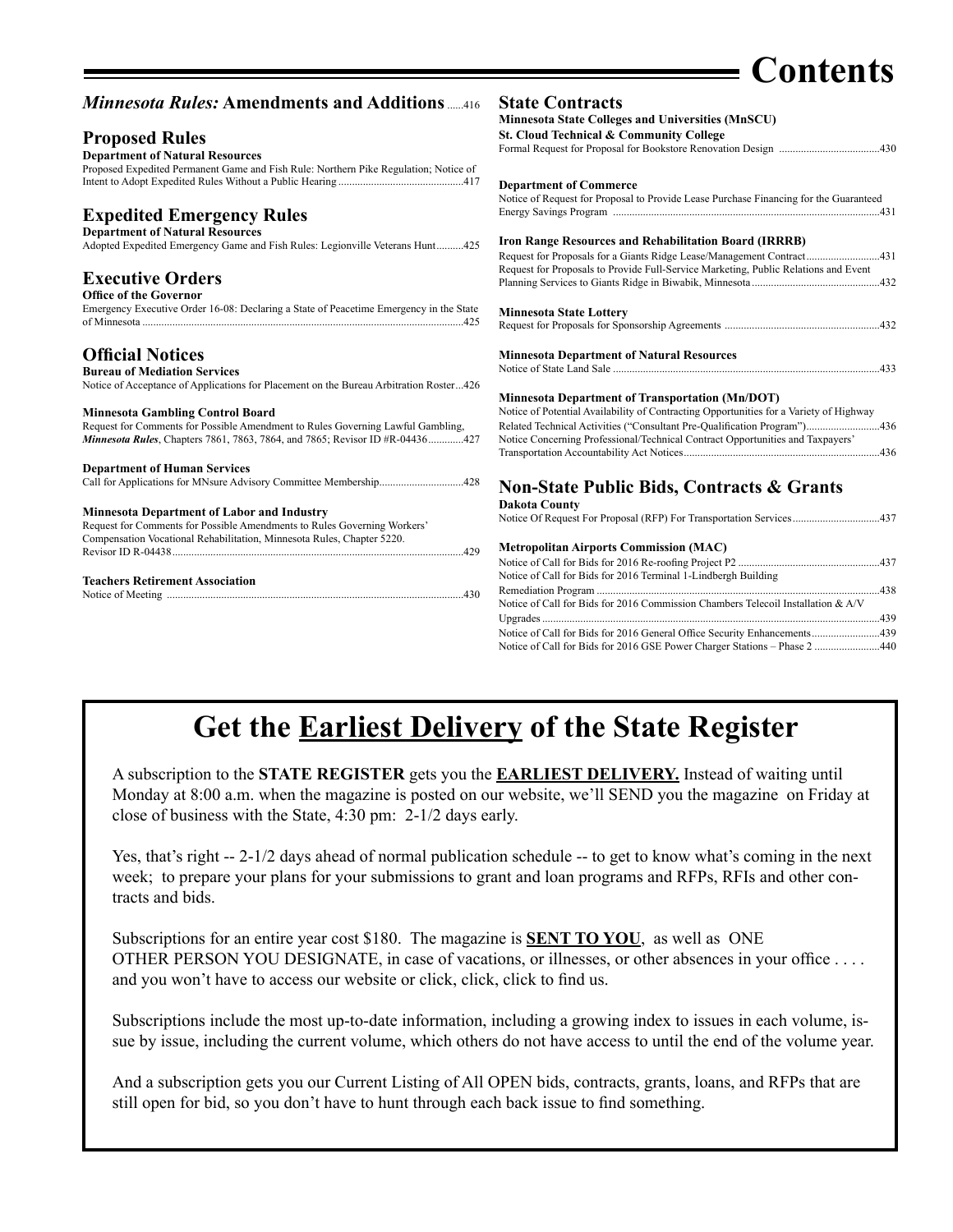# <span id="page-3-0"></span>*Minnesota Rules:* **Amendments and Additions**

NOTICE: How to Follow State Agency Rulemaking in the State Register

The State Register is the official source, and only complete listing, for all state agency rulemaking in its various stages. State agencies are required to publish notice of their rulemaking action in the State Register. Published every Monday, the State Register makes it easy to follow and participate in the important rulemaking process. Approximately 80 state agencies have the authority to issue rules. Each agency is assigned specific Minnesota Rule chapter numbers. Every odd-numbered year the Minnesota Rules are published. Supplements are published to update this set of rules. Generally speaking, proposed and adopted exempt rules do not appear in this set because of their short-term nature, but are published in the State Register.

An agency must first solicit Comments on Planned Rules or Comments on Planned Rule Amendments from the public on the subject matter of a possible rulemaking proposal under active consideration within the agency (Minnesota Statutes §§ 14.101). It does this by publishing a notice in the State Register at least 60 days before publication of a notice to adopt or a notice of hearing, or within 60 days of the effective date of any new statutory grant of required rulemaking.

When rules are first drafted, state agencies publish them as Proposed Rules, along with a notice of hearing, or a notice of intent to adopt rules without a hearing in the case of noncontroversial rules. This notice asks for comment on the rules as proposed. Proposed emergency rules, and withdrawn proposed rules, are also published in the State Register. After proposed rules have gone through the comment period, and have been rewritten into their final form, they again appear in the State Register as Adopted Rules. These final adopted rules are not printed in their entirety, but only the changes made since their publication as Proposed Rules. To see the full rule, as adopted and in effect, a person simply needs two issues of the State Register, the issue the rule appeared in as proposed, and later as adopted.

The State Register features partial and cumulative listings of rules in this section on the following schedule: issues #1-13 inclusive; issues #14-25 inclusive (issue #26 cumulative for issues #1-26); issues #27-38 inclusive (issue #39, cumulative for issues #1-39); issues #40-52 inclusive, with final index (#1-52, or 53 in some years). An annual subject matter index for rules was separately printed usually in August, but starting with Volume 19 now appears in the final issue of each volume. For copies or subscriptions to the State Register, contact Minnesota's Bookstore, 660 Olive Street (one block east of I-35E and one block north of University Ave), St. Paul, MN 55155, phone: (612) 297-3000, or toll-free 1-800-657-3757. TTY relay service phone number: (800) 627-3529.

### **Volume 41 - Minnesota Rules Board of Marriage and Family Therapy (Rules Appearing in Vol. 40 Issues #27-52 are** 5300 (adopted) ............................................................................... 87 **in Vol 40, #52 - Monday 27 June 2016) Volume 41, #14** Tuesday 5 July - Monday 3 October **Department of Agriculture 623.2800 (additional expedition expedited)** 201 1505.0960; .1100; .3070; 1513.0140 (proposed) ................................... **State Arts Board** 6232.0300; .0800; .0800; .0900; .1300; .1300; .1750; .1970; .1980; .2100; .2500; .<br>16. 16. 1790 .4700 (adopted expedited) .................................................................... 165 1900.0610; .1110 (adopted) .......................................................... 123 6232.2510 (adopted expedited) .................................................... 425 **Board of Cosmetologist Examiners** 2105; 2110 (adopted) ................................................................... 305 (adopted expedited) .............................................................................. 178 **Gambling Control Board** 6264.0050 (proposed) ................................................................... 203 7861; 7863; 7864; 7865 (adopted) ................................................. 137 **Department of Health Division of Health Policy** 4654.0800 (adopted exempt) .......................................................... 281 Division of Infectious Disease Epidemiology, Prevention and Control 4605.7000; .7030; .7040; .7050; .7075; .7090; .7400; .7700; .7900 (proposed) .................................................................................... 53 4605.7000; .7042 (proposed repealer) ............................................ 59 **Pollution Control Agency Department of Human Services Office of Inspector General, Financial Fraud & Abuse Investigation** 9505.2240 (proposed) .................................................................... 271 7325.0020; .0100; .0110; .0150; .0240; .0260; .0270; .0300; .0320; .0400; **Department of Labor and Industry** 5210.0530 (adopted) ...................................................................... 337 **Racing Commission**  1309.0311 (proposed) .................................................................... 353 7869.0100; 7877.0100; .0110; .0120; .0125; .0160; 7880.0010; .0020; 5219; 5221 (adopted exempt) ........................................................ 385 .0030; .0040; .0050; .0060; .0070; .0080; .0090; .0100; .0110 (proposed) .. 272 **Occupational Safety and Health Division**  5205.0010 (adopted exempt) ......................................................... 135, 391

|                                                                                                     | 92  |
|-----------------------------------------------------------------------------------------------------|-----|
|                                                                                                     |     |
| <b>Department of Natural Resources</b>                                                              |     |
|                                                                                                     | 113 |
|                                                                                                     | 161 |
|                                                                                                     | 161 |
|                                                                                                     | 358 |
|                                                                                                     | 164 |
|                                                                                                     | 165 |
| 6232.0300; .0800; .0900; .1300; .1600; .1750; .1970; .1980; .2100; .2500                            |     |
|                                                                                                     | 165 |
|                                                                                                     | 425 |
|                                                                                                     | 178 |
| 6230.0200; .0250; .0295; .0400; 6234.0600; .1700; .2600; 6236.0700                                  |     |
|                                                                                                     | 178 |
|                                                                                                     | 181 |
|                                                                                                     | 417 |
|                                                                                                     | 203 |
| <b>Nursing Board</b>                                                                                |     |
| 6301.0100; .2300; .2310; .2320; .2330; .2340; .2350; .2360                                          | 239 |
|                                                                                                     |     |
| <b>Board of Pharmacy</b>                                                                            |     |
|                                                                                                     | 355 |
| <b>Pollution Control Agency</b>                                                                     |     |
|                                                                                                     | 312 |
| <b>Public Employment Relations Board</b>                                                            |     |
| 7325.0020; .0100; .0110; .0150; .0240; .0260; .0270; .0300; .0320; .0400;                           |     |
|                                                                                                     | 5   |
|                                                                                                     |     |
| $\mathbf{D}_{\text{max}}$ is a $\mathbf{D}_{\text{max}}$ is in the set of $\mathbf{D}_{\text{max}}$ |     |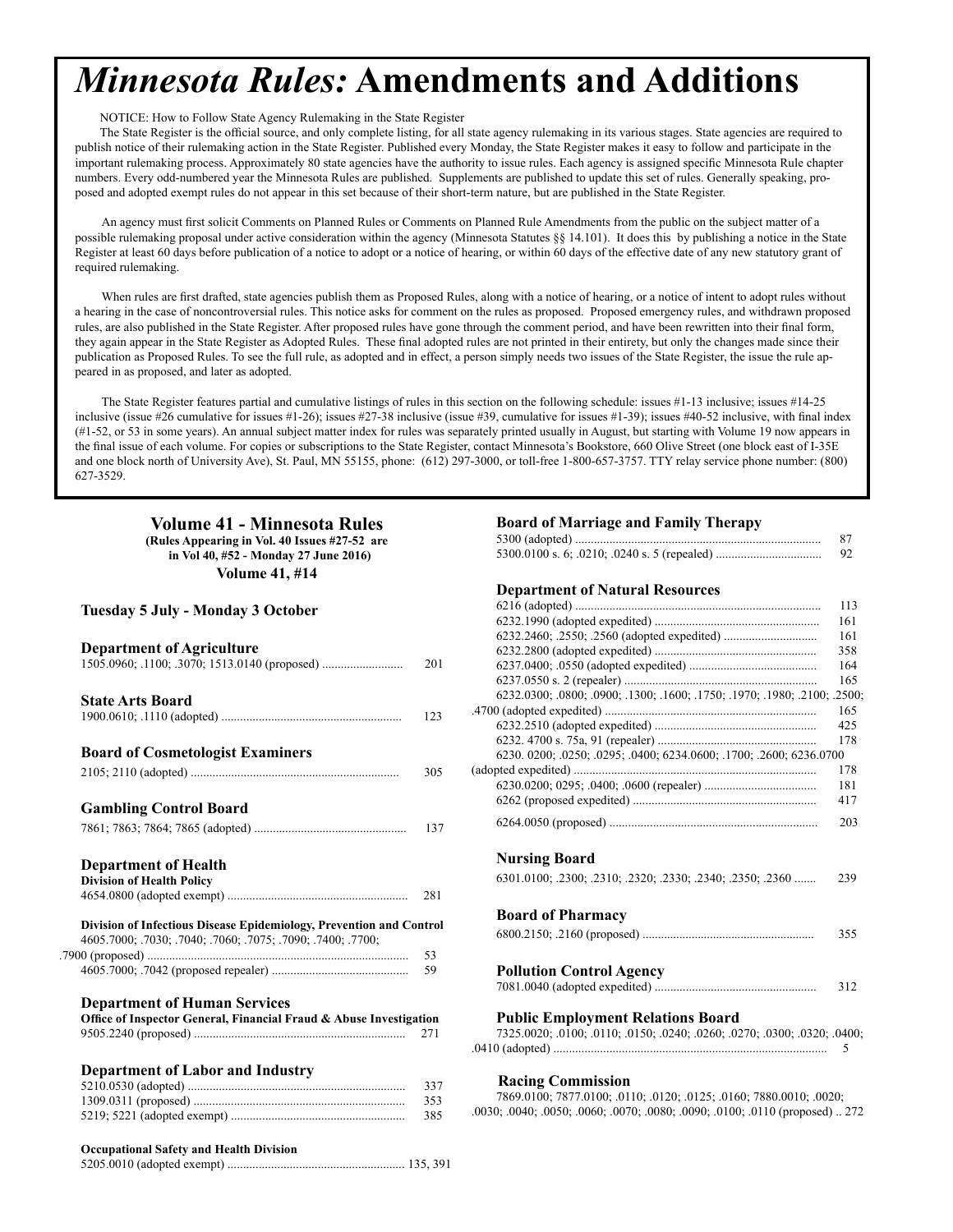<span id="page-4-0"></span>**Comments on Planned Rules or Rule Amendments.** An agency must first solicit Comments on Planned Rules or Comments on Planned Rule Amendments from the public on the subject matter of a possible rulemaking proposal under active consideration within the agency (*Minnesota Statutes* §§ 14.101). It does this by publishing a notice in the *State Register* at least 60 days before publication of a notice to adopt or a notice of hearing, and within 60 days of the effective date of any new statutory grant of required rulemaking.

**Rules to be Adopted After a Hearing.** After receiving comments and deciding to hold a public hearing on the rule, an agency drafts its rule. It then publishes its rules with a notice of hearing. All persons wishing to make a statement must register at the hearing. Anyone who wishes to submit written comments may do so at the hearing, or within five working days of the close of the hearing. Administrative law judges may, during the hearing, extend the period for receiving comments up to 20 calendar days. For five business days after the submission period the agency and interested persons may respond to any new information submitted during the written submission period and the record then is closed. The administrative law judge prepares a report within 30 days, stating findings of fact, conclusions and recommendations. After receiving the report, the agency decides whether to adopt, withdraw or modify the proposed rule based on consideration of the comments made during the rule hearing procedure and the report of the administrative law judge. The agency must wait five days after receiving the report before taking any action.

**Rules to be Adopted Without a Hearing.** Pursuant to *Minnesota Statutes* § 14.22, an agency may propose to adopt, amend, suspend or repeal rules without first holding a public hearing. An agency must first solicit **Comments on Planned Rules** or **Comments on Planned Rule Amendments** from the public. The agency then publishes a notice of intent to adopt rules without a public hearing, together with the proposed rules, in the *State Register.* If, during the 30-day comment period, 25 or more persons submit to the agency a written request for a hearing of the proposed rules, the agency must proceed under the provisions of §§ 14.1414.20, which state that if an agency decides to hold a public hearing, it must publish a notice of intent in the *State Register.*

**KEY: Proposed Rules** - Underlining indicates additions to existing rule language. Strikeouts indicate deletions from existing rule language. If a proposed rule is totally new, it is designated "all new material." **Adopted Rules** - Underlining indicates additions to proposed rule language. Strikeout indicates deletions from proposed rule language.

### **Department of Natural Resources**

#### **Proposed Expedited Permanent Game and Fish Rule: Northern Pike Regulation; Notice of Intent to Adopt Expedited Rules Without a Public Hearing**

**Proposed Amendment to Rules Relating to Northern Pike Regulation,** *Minnesota Rules***, chapter 6262; Revisor's ID Number R-04408**

**Introduction.** The Department of Natural Resources intends to adopt rules under the expedited rulemaking process following the rules of the Office of Administrative Hearings, *Minnesota Rules*, part 1400.2410, and the Administrative Procedure Act, *Minnesota Statutes*, section 14.389. You may submit written comments on the proposed expedited rules until 4**:30 p.m. on Monday, November 7, 2016**.

**Agency Contact Person.** You must submit comments or questions on the rules to: Al Stevens at Minnesota Department of Natural Resources, 500 Lafayette Road, St. Paul, Minnesota 55155-4020, phone 651-259-5239, or *al.stevens@state.mn.us*.

**Subject of the Expedited Rules and Statutory Authority.** The proposed expedited rules replace the existing statewide northern pike fishing regulation possession (bag) limit with a set of three regulations for anglers and a separate set of regulations for dark-house spearers in three management zones.

The three management zones are the northeast, north-central, and southern areas of the state. The goal is to improve the quality of northern pike fishing by using management zones to set general regulations for taking northern pike.

The zones are shown on the DNR northern pike webpage at *<http://www.dnr.state.mn.us/staging/input/rules/pike/index.html>*. Here are descriptions of the boundaries between the three zones:

U.S. Highway 53, from Duluth to International Falls, divides the North East zone from the North Central zone.

• The North Central zone and the Southern zone are divided by a line that goes from the South Dakota border, from along State Highway 7 to its intersection with State Highway 22 in Litchfield, then along State Highway 22 to its intersection with U. S. Highway 212 in Glencoe, then east along U.S. Highway 212 to its intersection with State Highway 41 in Chaska, then south along State Highway 41 to the Minnesota River, then along the north bank of the Minnesota River and Mississippi Rivers to the Wisconsin border.

• The North Central zone does not include the waters of the Minnesota or Mississippi Rivers where those waters create the southern boundary.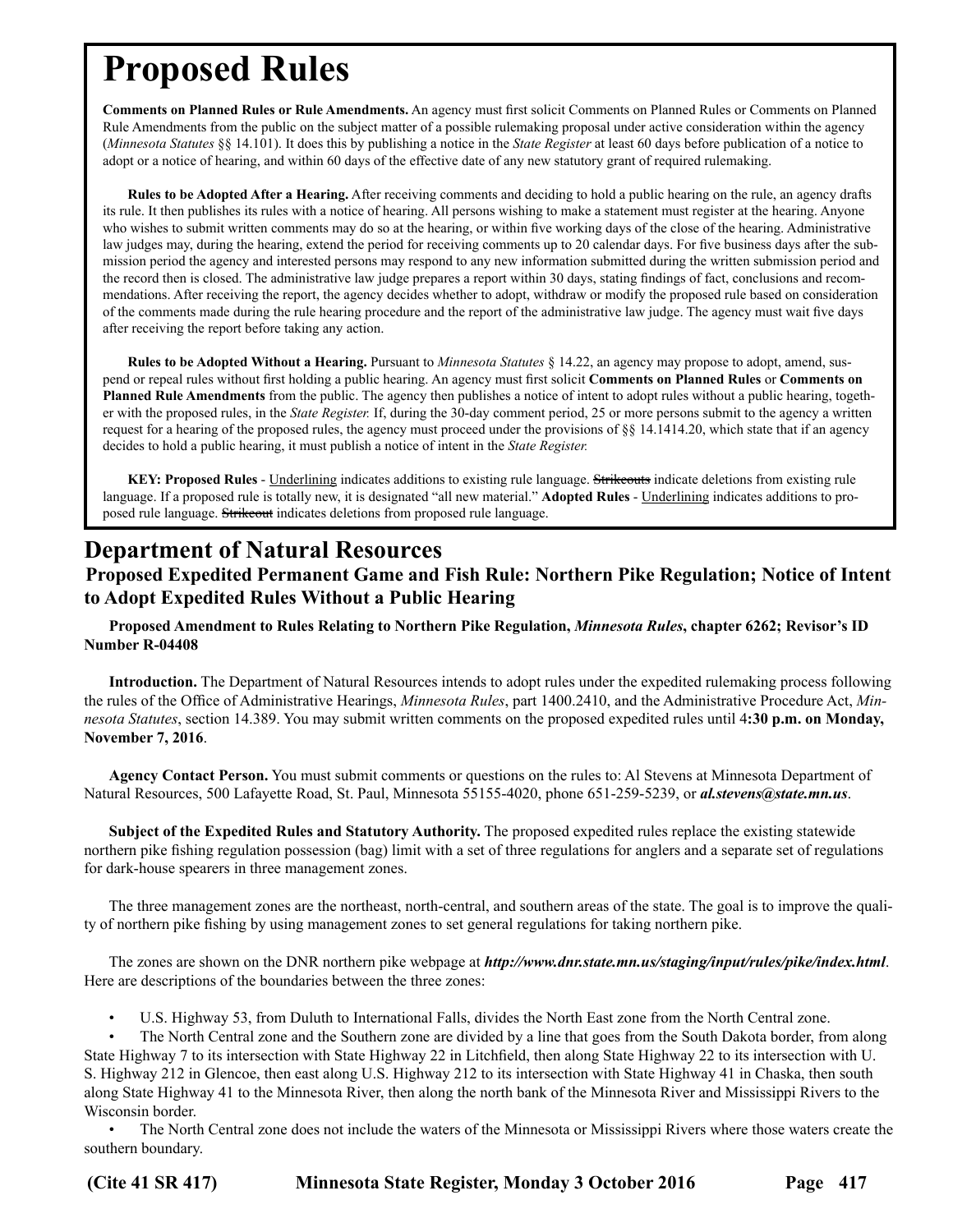The existing statewide regulation for northern pike is a bag limit of three, with only one over 30" allowed in possession. The proposed rule would replace the existing regulation with the regulations listed in the table below for each management zone:

| Zone                 | <b>Angling Regulation</b>                                                   | <b>Spearing Regulation</b>                                                    |
|----------------------|-----------------------------------------------------------------------------|-------------------------------------------------------------------------------|
| <b>North East</b>    | 2 fish bag limit<br>30-40" protected slot limit<br>1 fish allowed over 40"  | 2 fish bag limit<br>1 fish allowed over 26"                                   |
| <b>North Central</b> | 10 fish bag limit<br>22-26" protected slot limit<br>2 fish allowed over 26" | 10 fish bag limit<br>1 fish between 22-26" and 1 over 26";<br>or 2 over $26"$ |
| Southern             | 2 fish bag limit<br>Minimum length 24"                                      | Same as angling                                                               |

The department is proposing separate regulations for darkhouse spearing in the two northerly zones to accommodate the concerns of spearers for taking northern pike in waters with protected slot limits. The existing special and experimental management waters listed in Minnesota Rules, parts 6264.0300 and 6264.0400, would remain in effect.

The statutory authority to adopt the rules is Minnesota Statutes, section 97C.401, subdivision 1. The statutory authority to adopt the rules under the expedited rulemaking process is Minnesota Statutes, section 84.027, subdivision 13a (b).

A copy of the proposed rules is published in the State Register and attached to this notice as mailed. A free copy of the rules is available upon request from the agency contact person listed above. The proposed expedited rules may be viewed at: *<http://www.dnr.state.mn.us/input/rules/rulemaking.html>*.

**Comments.** You have until 4:30 p.m. on Monday, November 7, 2016, to submit written comment in support of or in opposition to the proposed expedited rules and any part or subpart of the rules. Your comment must be in writing and received by the agency contact person by the due date. The Department encourages comment. Your comment should identify the portion of the proposed expedited rules addressed and the reason for the comment. In addition, you are encouraged to propose any change desired. You must also make any comments that you have on the legality of the proposed rules during this comment period.

**Request for Hearing.** In addition to submitting comments, you may also request that a hearing be held on the rules. You must make your request in writing and the agency contact person must receive it by 4:30 p.m. on Monday, November 7, 2016. Your written request must include your name and address. You must identify the portion of the proposed rules to which you object or state that you oppose the entire set of rules. Any request that does not comply with these requirements is not valid and the agency cannot count it for determining whether it must hold a public hearing. You are also encouraged to state the reason for the request and any changes you want made to the proposed rules.

**Withdrawal of Requests.** If 100 or more persons submit a valid written request for a hearing, a public hearing will be held unless a sufficient number withdraw their requests in writing. If enough requests for hearing are withdrawn to reduce the number below 100, the agency must give written notice of this to all persons who requested a hearing, explain the actions the agency took to effect the withdrawal, and ask for written comments on this action. If the agency is required to hold a public hearing, it will follow the procedures in *Minnesota Statutes*, section 14.131 to 14.20.

**Modifications.** The agency may modify the proposed expedited rules using either of two avenues: The agency may modify the rules directly so long as the modifications do not make them substantially different as defined in *Minnesota Statutes*, section 14.05, subdivision 2, paragraphs (b) and (c). Or the agency may adopt substantially different rules if it follows the procedure under *Minnesota Rules*, part 1400.2110. If the final rules are identical to the rules originally published in the State Register, the agency will publish a notice of adoption in the State Register. If the final rules are different from the rules originally published in the State Register, the agency must publish a copy of the changes in the State Register. If the proposed expedited rules affect you in any way, the agency encourages you to participate in the rulemaking process.

**Alternative Format.** Upon request, this information can be made available in an alternative format, such as large print, braille, or audio. To make such a request, please contact the agency contact person at the address or telephone number listed above.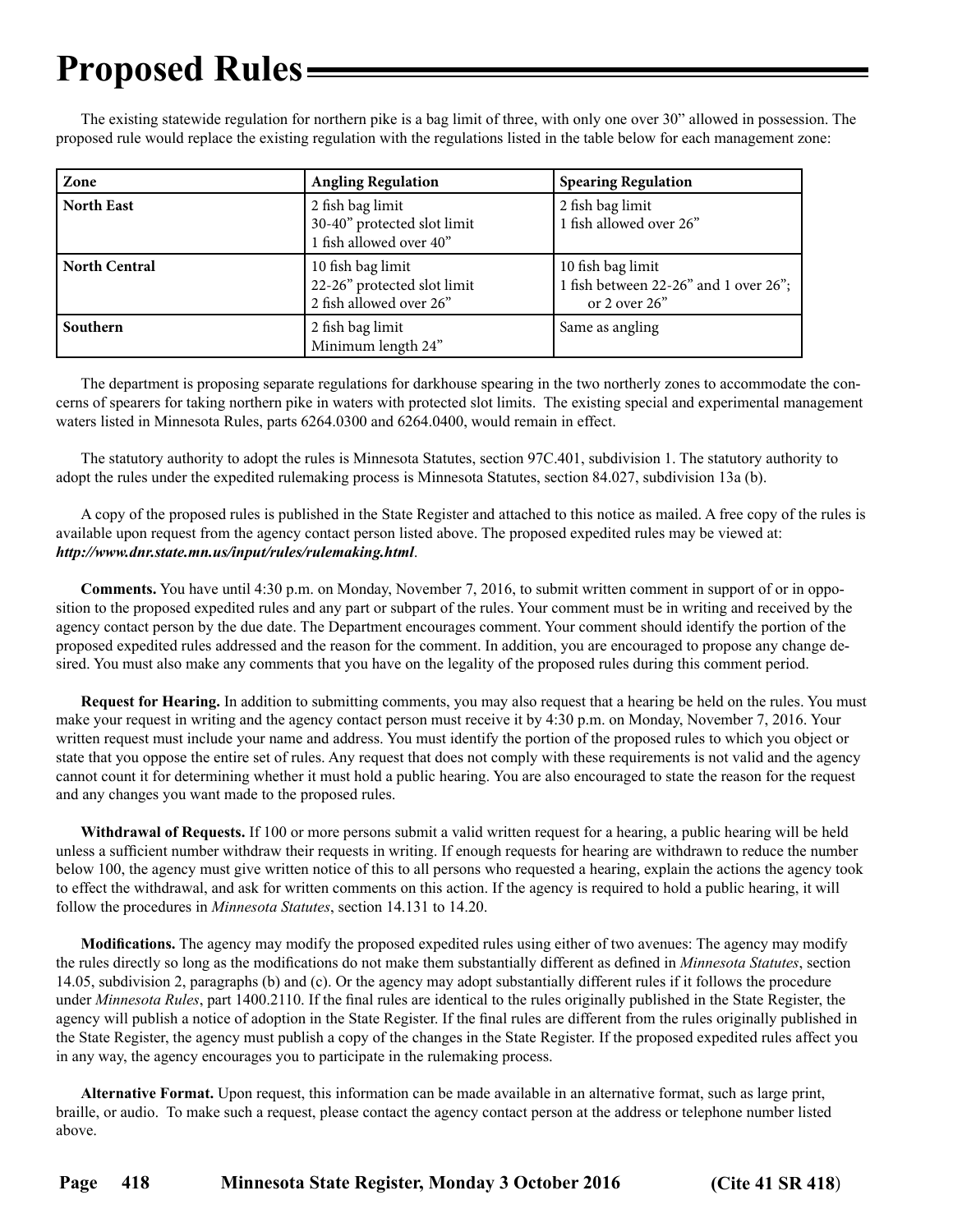**Lobbyist Registration.** *Minnesota Statutes*, chapter 10A, requires each lobbyist to register with the State Campaign Finance and Public Disclosure Board. You may direct questions regarding this requirement to the Campaign Finance and Public Disclosure Board at: Suite No. 190, Centennial Building, 658 Cedar Street, St. Paul, Minnesota 55155, telephone (651) 539-1180 or 18006573889.

**Adoption and Review of Expedited Rules.** If no hearing is required, the agency may adopt the rules at the end of the comment period. The agency will submit rules and supporting documents to the Office of Administrative Hearings for review for legality. You may ask to be notified of the date that the agency submits the rules. If you want to be so notified, or want to receive a copy of the adopted rules, or want to register with the agency to receive notice of future rule proceedings, submit your request to the agency contact person listed above.

September 26, 2016 Tom Landwehr Commissioner of Natural Resources

#### **6262.0200 FISHING REGULATIONS FOR INLAND WATERS.**

 Subpart 1. **General inland fishing regulations.** Fish may be taken in inland waters by angling during the time specified for each of the following species, however, certain waters of the state are subject to experimental <u>or special</u> regulations, special regulations, or are closed for the taking and possession of possessing fish. When the closing date of a season falls on a Saturday, the season extends through the following Sunday.

|     | Species and Open Season                                                                                                                                                                                                                                                                                                                                                                                                                                                   | Daily and Possession Limits |
|-----|---------------------------------------------------------------------------------------------------------------------------------------------------------------------------------------------------------------------------------------------------------------------------------------------------------------------------------------------------------------------------------------------------------------------------------------------------------------------------|-----------------------------|
| A.  | Largemouth and smallmouth bass.                                                                                                                                                                                                                                                                                                                                                                                                                                           | 6 in aggregate.             |
| (1) | In all waters lying east and north of U.S. Highway 53 from Du-<br>luth to International Falls and Pelican and Ash Lakes, St. Louis<br>County.                                                                                                                                                                                                                                                                                                                             |                             |
|     | Saturday two weeks prior to the Saturday of Memorial Day<br>weekend to the last Sunday in February.                                                                                                                                                                                                                                                                                                                                                                       |                             |
| (2) | In all other waters.                                                                                                                                                                                                                                                                                                                                                                                                                                                      |                             |
|     | From the Saturday two weeks prior to the Saturday of Memo-<br>rial Day weekend to the Saturday of Memorial Day weekend,<br>angling for bass is limited to catch and release only. Any bass<br>must be immediately returned to the water. It is unlawful<br>for anyone to have in possession, regardless of where taken,<br>any bass while on or fishing in these waters. The Saturday of<br>Memorial Day weekend to the last Sunday in February is the<br>harvest season. |                             |
|     | From the second Monday in September to the end of the season,<br>angling for smallmouth bass is limited to catch and release only.<br>Any smallmouth bass must be immediately returned to the wa-<br>ter and it is unlawful for anyone to have in possession, regard-<br>less of where taken, any smallmouth bass while on or fishing in<br>these waters.                                                                                                                 |                             |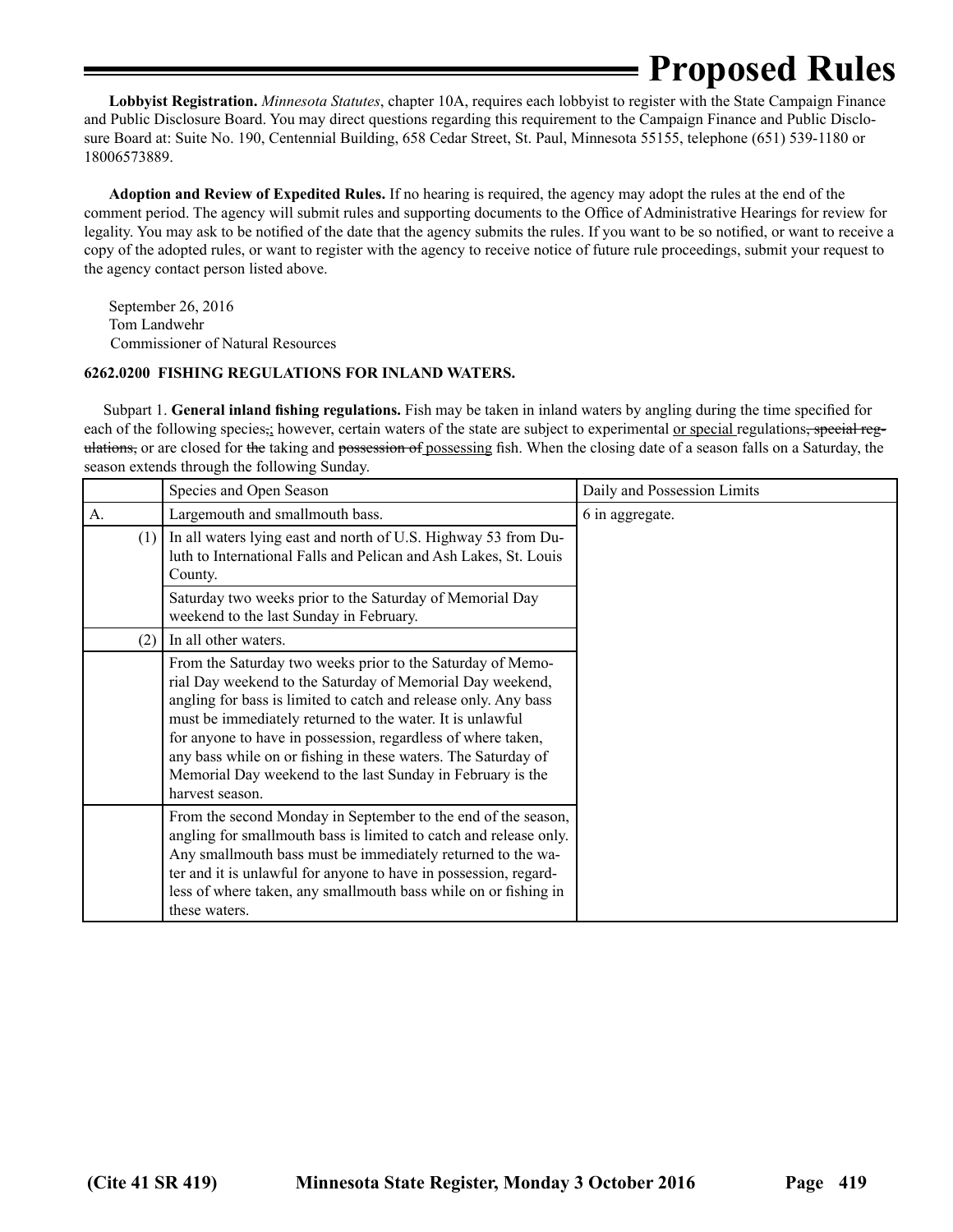|           | Species and Open Season                                                                                                                                                                                                                          | Daily and Possession Limits                                                                                                                                                                                                                                                                                                                                                                                                                                                                                                                                      |
|-----------|--------------------------------------------------------------------------------------------------------------------------------------------------------------------------------------------------------------------------------------------------|------------------------------------------------------------------------------------------------------------------------------------------------------------------------------------------------------------------------------------------------------------------------------------------------------------------------------------------------------------------------------------------------------------------------------------------------------------------------------------------------------------------------------------------------------------------|
| <b>B.</b> | Brown trout.<br>Except as provided in part 6264.0400, subparts 35, 36, 37, and<br>117, the following restrictions apply.                                                                                                                         |                                                                                                                                                                                                                                                                                                                                                                                                                                                                                                                                                                  |
| (1)       | In all streams in Houston, Fillmore, Mower, Dodge, Olmsted,<br>Winona, Wabasha, and Goodhue Counties.January 1 to October<br>15.                                                                                                                 | 5 in aggregate with rainbow and brook trout and<br>splake. No more than 1 may be over 16 inches<br>in length. Angling for trout is limited to catch<br>and release only from January 1 up to but not<br>including the Saturday nearest April 15 and from<br>September 15 to October 15. During these time<br>periods, all trout must be immediately returned<br>to the water. It is unlawful for anyone to have in<br>possession, regardless of where taken, any trout<br>while on or fishing in these waters. All legal<br>methods of taking trout are allowed. |
| (2)       | In all other streams, except those in part 6262.0300, subpart 6,<br>item C, for St. Louis, Lake, Carlton, and Cook Counties.Satur-<br>day nearest April 15 to September 30.                                                                      | 5 in aggregate with rainbow and brook trout and<br>splake. No more than 1 may be over 16 inches in<br>length.                                                                                                                                                                                                                                                                                                                                                                                                                                                    |
| (3)       | In lakes only:                                                                                                                                                                                                                                   | 5 in aggregate with rainbow and brook trout and                                                                                                                                                                                                                                                                                                                                                                                                                                                                                                                  |
| (a)       | Statewide.Saturday two weeks prior to Saturday of Memorial<br>Day weekend to October 31.                                                                                                                                                         | splake. No more than 3 may be over 16 inches in<br>length.                                                                                                                                                                                                                                                                                                                                                                                                                                                                                                       |
| (b)       | All lakes entirely within the Boundary Waters Canoe Area<br>Wilderness.<br>January 1, except when January 1 falls on a Sunday, Mon-<br>day, or Tuesday, then opening day is the preceding Saturday<br>(Saturday nearest January 1), to March 31. |                                                                                                                                                                                                                                                                                                                                                                                                                                                                                                                                                                  |
| (c)       | All lakes entirely or partly outside the Boundary Waters Canoe<br>Area Wilderness.<br>Saturday nearest January 15 to March 31.                                                                                                                   |                                                                                                                                                                                                                                                                                                                                                                                                                                                                                                                                                                  |
| (d)       | Little Andrus (Snowshoe) Lake, Cass County; Allen and Pleas-<br>ant Lakes, Crow Wing County; and Bad Medicine Lake, Becker<br>County, are closed for the winter season.                                                                          |                                                                                                                                                                                                                                                                                                                                                                                                                                                                                                                                                                  |
|           |                                                                                                                                                                                                                                                  |                                                                                                                                                                                                                                                                                                                                                                                                                                                                                                                                                                  |
| C.        | Brook trout and splake.<br>Except as provided in part 6264.0400, subparts 35, 36, 37, and<br>117, the following restrictions apply.                                                                                                              |                                                                                                                                                                                                                                                                                                                                                                                                                                                                                                                                                                  |
| (1)       | In all streams in Houston, Fillmore, Mower, Dodge, Olmsted,<br>Winona, Wabasha, and Goodhue Counties. January 1 to October<br>15.                                                                                                                | 5 in aggregate with rainbow and brown trout and<br>splake. No more than 1 may be over 16 inches<br>in length. Angling for trout is limited to catch<br>and release only from January 1 up to but not<br>including the Saturday nearest April 15 and from<br>September 15 to October 15. During these time<br>periods, all trout must be immediately returned<br>to the water. It is unlawful for anyone to have in<br>possession, regardless of where taken, any trout<br>while on or fishing in these waters. All legal<br>methods of taking trout are allowed. |
| (2)       | In all other streams, except those in part 6262.0300, subpart 6,<br>item B, for St. Louis, Lake, Carlton, and Cook Counties.Satur-<br>day nearest April 15 to September 30.                                                                      | 5 in aggregate with brown and rainbow trout. No<br>more than 1 may be over 16 inches in length.                                                                                                                                                                                                                                                                                                                                                                                                                                                                  |

Ξ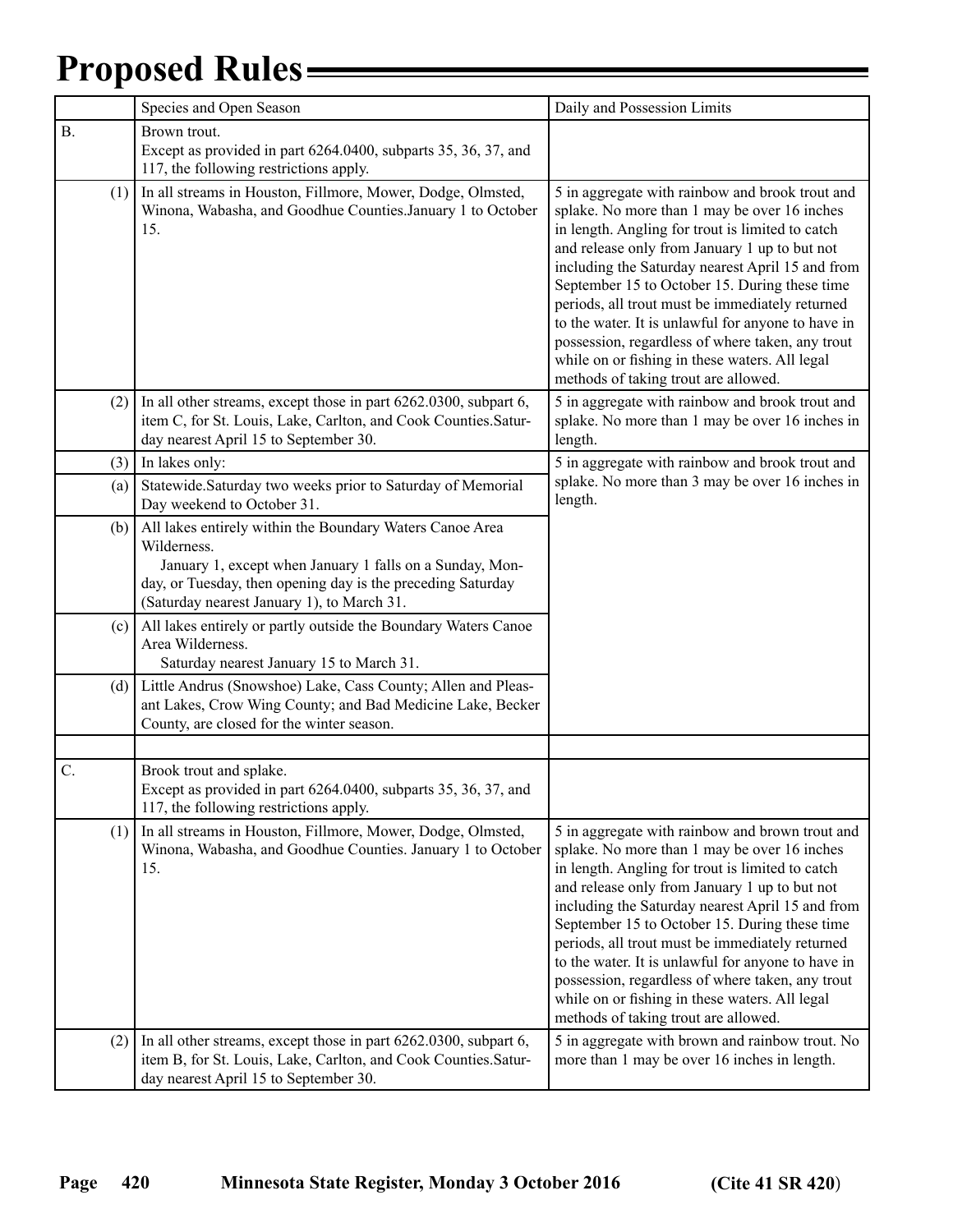|    |     | Species and Open Season                                                                                                                                                                                                                          | Daily and Possession Limits                                                                                                                                                                                                                                                                                                                                                                                                                                                                                                                                    |  |
|----|-----|--------------------------------------------------------------------------------------------------------------------------------------------------------------------------------------------------------------------------------------------------|----------------------------------------------------------------------------------------------------------------------------------------------------------------------------------------------------------------------------------------------------------------------------------------------------------------------------------------------------------------------------------------------------------------------------------------------------------------------------------------------------------------------------------------------------------------|--|
|    | (3) | In lakes only:                                                                                                                                                                                                                                   | 5 in aggregate with brown and rainbow trout. No                                                                                                                                                                                                                                                                                                                                                                                                                                                                                                                |  |
|    | (a) | Statewide.<br>Saturday two weeks prior to Saturday of Memorial Day<br>weekend to October 31.                                                                                                                                                     | more than 3 may be over 16 inches in length.                                                                                                                                                                                                                                                                                                                                                                                                                                                                                                                   |  |
|    | (b) | All lakes entirely within the Boundary Waters Canoe Area<br>Wilderness.<br>January 1, except when January 1 falls on a Sunday, Mon-<br>day, or Tuesday, then opening day is the preceding Saturday<br>(Saturday nearest January 1), to March 31. |                                                                                                                                                                                                                                                                                                                                                                                                                                                                                                                                                                |  |
|    | (c) | All lakes entirely or partly outside the Boundary Waters Canoe<br>Area Wilderness.<br>Saturday nearest January 15 to March 31.                                                                                                                   |                                                                                                                                                                                                                                                                                                                                                                                                                                                                                                                                                                |  |
|    | (d) | Little Andrus (Snowshoe) Lake, Cass County; Allen and Pleas-<br>ant Lakes, Crow Wing County; and Bad Medicine Lake, Becker<br>County, are closed for the winter season.                                                                          |                                                                                                                                                                                                                                                                                                                                                                                                                                                                                                                                                                |  |
|    |     |                                                                                                                                                                                                                                                  |                                                                                                                                                                                                                                                                                                                                                                                                                                                                                                                                                                |  |
| D. |     | Rainbow trout, including steelhead.<br>Except as provided in part 6264.0400, subparts 35, 36, 37, and<br>117, the following restrictions apply.                                                                                                  |                                                                                                                                                                                                                                                                                                                                                                                                                                                                                                                                                                |  |
|    | (1) | In all streams in Houston, Fillmore, Mower, Dodge, Olmsted,<br>Winona, Wabasha, and Goodhue Counties. January 1 to October<br>15.                                                                                                                | 5 in aggregate with brown and brook trout and<br>splake. No more than 1 may be over 16 inches<br>in length. Angling for trout is limited to catch<br>and release only from January 1 up to but not<br>including the Saturday nearest April 15 and from<br>September 15 to October 15. During these time<br>periods, all trout must be immediately returned<br>to the water. It is unlawful for anyone to have in<br>possession, regardless of where taken, any trout<br>while on or fishing in these waters. All legal<br>methods of taking trout are allowed. |  |
|    | (2) | In all other streams, except those in part 6262.0300, subpart 6,<br>item A, for St. Louis, Lake, Carlton, and Cook Counties.<br>Saturday nearest April 15 to September 30.                                                                       | 5 in aggregate with brook and brown trout and<br>splake. No more than 1 may be over 16 inches in<br>length.                                                                                                                                                                                                                                                                                                                                                                                                                                                    |  |
|    |     | $(3)$ In lakes only:                                                                                                                                                                                                                             | 5 in aggregate with brook and brown trout and                                                                                                                                                                                                                                                                                                                                                                                                                                                                                                                  |  |
|    | (a) | Statewide.<br>Saturday two weeks prior to Saturday of Memorial Day<br>weekend to October 31.                                                                                                                                                     | splake. No more than 3 may be over 16 inches in<br>length.                                                                                                                                                                                                                                                                                                                                                                                                                                                                                                     |  |
|    | (b) | All lakes entirely within the Boundary Waters Canoe Area<br>Wilderness.<br>January 1, except when January 1 falls on a Sunday, Mon-<br>day, or Tuesday, then opening day is the preceding Saturday<br>(Saturday nearest January 1), to March 31. |                                                                                                                                                                                                                                                                                                                                                                                                                                                                                                                                                                |  |
|    | (c) | All lakes entirely or partly outside the Boundary Waters Canoe<br>Area Wilderness.<br>Saturday nearest January 15 to March 31.                                                                                                                   |                                                                                                                                                                                                                                                                                                                                                                                                                                                                                                                                                                |  |
|    | (d) | Little Andrus (Snowshoe) Lake, Cass County; Allen and Pleas-<br>ant Lakes, Crow Wing County; and Bad Medicine Lake, Becker<br>County, are closed for the winter season.                                                                          |                                                                                                                                                                                                                                                                                                                                                                                                                                                                                                                                                                |  |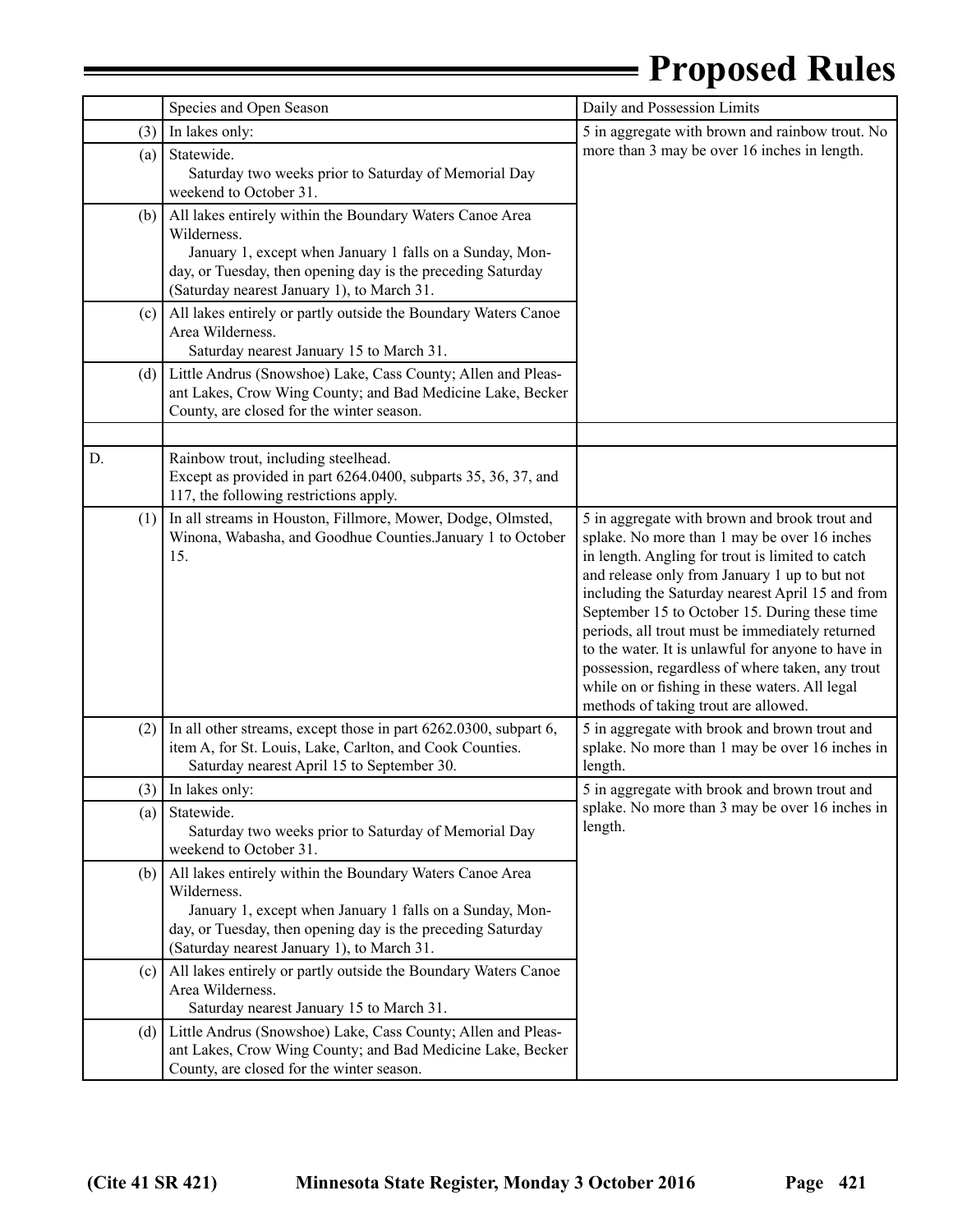|     | Species and Open Season                                                                                                                                                                                                                                                                                                                                                                                                                                                                                                                                                                                                                                                                                                                                | Daily and Possession Limits                                                                                                                                                                                                                                                                                                                                                                                                                                         |
|-----|--------------------------------------------------------------------------------------------------------------------------------------------------------------------------------------------------------------------------------------------------------------------------------------------------------------------------------------------------------------------------------------------------------------------------------------------------------------------------------------------------------------------------------------------------------------------------------------------------------------------------------------------------------------------------------------------------------------------------------------------------------|---------------------------------------------------------------------------------------------------------------------------------------------------------------------------------------------------------------------------------------------------------------------------------------------------------------------------------------------------------------------------------------------------------------------------------------------------------------------|
| Ε.  | Lake trout.                                                                                                                                                                                                                                                                                                                                                                                                                                                                                                                                                                                                                                                                                                                                            | $\overline{2}$                                                                                                                                                                                                                                                                                                                                                                                                                                                      |
|     | Statewide.<br>Saturday two weeks prior to Saturday of Memorial Day<br>weekend to September 30.                                                                                                                                                                                                                                                                                                                                                                                                                                                                                                                                                                                                                                                         |                                                                                                                                                                                                                                                                                                                                                                                                                                                                     |
|     | All lakes entirely within the Boundary Waters Canoe Area<br>Wilderness.<br>January 1, except when January 1 falls on a Sunday, Mon-<br>day, or Tuesday, then opening day is the preceding Saturday<br>(Saturday nearest January 1), to March 31.                                                                                                                                                                                                                                                                                                                                                                                                                                                                                                       |                                                                                                                                                                                                                                                                                                                                                                                                                                                                     |
|     | All lakes lying entirely or partly outside the Boundary Waters<br>Canoe Area Wilderness.<br>Saturday nearest January 15 to March 31.                                                                                                                                                                                                                                                                                                                                                                                                                                                                                                                                                                                                                   |                                                                                                                                                                                                                                                                                                                                                                                                                                                                     |
| F.  | Walleye and sauger.                                                                                                                                                                                                                                                                                                                                                                                                                                                                                                                                                                                                                                                                                                                                    | 6 in aggregate.                                                                                                                                                                                                                                                                                                                                                                                                                                                     |
|     | Saturday two weeks prior to the Saturday of Memorial Day<br>weekend to the last Sunday in February.                                                                                                                                                                                                                                                                                                                                                                                                                                                                                                                                                                                                                                                    |                                                                                                                                                                                                                                                                                                                                                                                                                                                                     |
|     |                                                                                                                                                                                                                                                                                                                                                                                                                                                                                                                                                                                                                                                                                                                                                        |                                                                                                                                                                                                                                                                                                                                                                                                                                                                     |
| G.  | Northern pike.                                                                                                                                                                                                                                                                                                                                                                                                                                                                                                                                                                                                                                                                                                                                         | $\overline{\mathbf{z}}$                                                                                                                                                                                                                                                                                                                                                                                                                                             |
|     | Saturday two weeks prior to the Saturday of Memorial Day<br>weekend to the last Sunday in February.                                                                                                                                                                                                                                                                                                                                                                                                                                                                                                                                                                                                                                                    |                                                                                                                                                                                                                                                                                                                                                                                                                                                                     |
|     | The limit also applies to the taking by dark house spearing. The<br>restrictions in this item do not apply to boundary waters.                                                                                                                                                                                                                                                                                                                                                                                                                                                                                                                                                                                                                         |                                                                                                                                                                                                                                                                                                                                                                                                                                                                     |
| (1) | Northeastern management zone.                                                                                                                                                                                                                                                                                                                                                                                                                                                                                                                                                                                                                                                                                                                          | $\overline{2}$                                                                                                                                                                                                                                                                                                                                                                                                                                                      |
|     | The northeastern management zone includes all inland waters<br>lying east and north of U.S. Highway 53 from International<br>Falls to Duluth.                                                                                                                                                                                                                                                                                                                                                                                                                                                                                                                                                                                                          | When taking northern pike by angling, only 1<br>over 40 inches in length may be in possession;<br>all northern pike from 30 to 40 inches in length<br>must be immediately returned to the water.<br>When taking northern pike by dark house spear-<br>ing, only 1 over 26 inches in length may be in                                                                                                                                                                |
|     |                                                                                                                                                                                                                                                                                                                                                                                                                                                                                                                                                                                                                                                                                                                                                        | possession.                                                                                                                                                                                                                                                                                                                                                                                                                                                         |
|     | (2) North-central management zone.                                                                                                                                                                                                                                                                                                                                                                                                                                                                                                                                                                                                                                                                                                                     | 10                                                                                                                                                                                                                                                                                                                                                                                                                                                                  |
|     | The north-central management zone includes all inland waters<br>lying west and south of U.S. Highway 53 from International<br>Falls to Duluth and north of a line described as follows: from<br>the South Dakota border, along State Highway 7 to State<br>Highway 22, thence south on State Highway 22 to U.S. High-<br>way 212, thence east on U.S. Highway 212 to State Highway<br>41, thence south on State Highway 41 to the near or north bank<br>of the Minnesota River, thence along the near banks of the<br>Minnesota and Mississippi Rivers to the Wisconsin border. The<br>north-central management zone does not include waters of the<br>Minnesota or Mississippi Rivers where those waters create the<br>southern boundary of the zone. | When taking northern pike by angling, only 2<br>over 26 inches in length may be in possession;<br>all northern pike from 22 to 26 inches must be<br>immediately returned to the water. When taking<br>northern pike by dark house spearing, either: (a)<br>only 2 over 26 inches in length and none from 22<br>to 26 inches in length may be in possession; or<br>(b) only 1 from 22 to 26 inches in length and 1<br>over 26 inches in length may be in possession. |

Ξ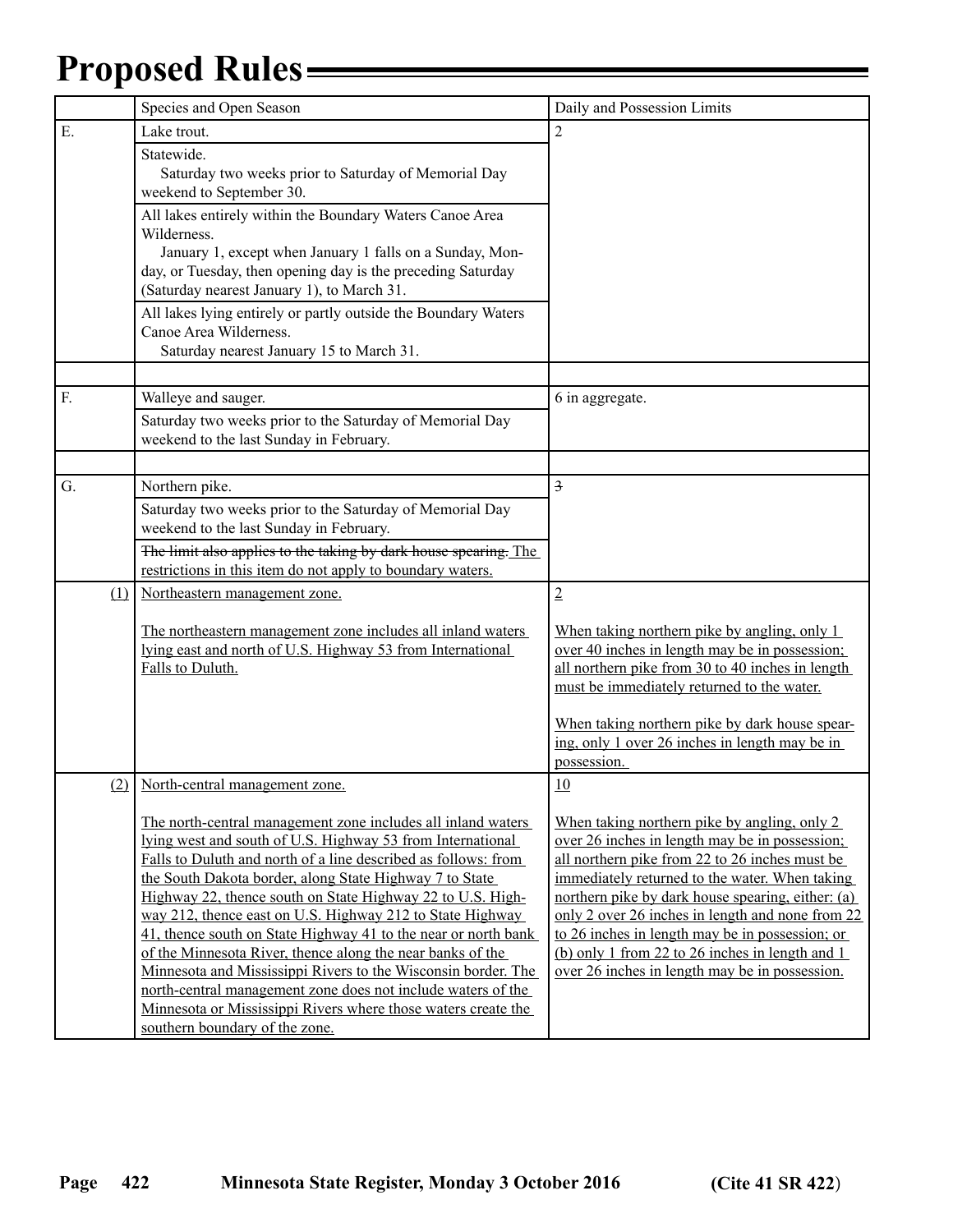|     | Species and Open Season                                                                                                                                                                                                                                                                                                                                                                                                                                                                                          | Daily and Possession Limits                                                                                        |
|-----|------------------------------------------------------------------------------------------------------------------------------------------------------------------------------------------------------------------------------------------------------------------------------------------------------------------------------------------------------------------------------------------------------------------------------------------------------------------------------------------------------------------|--------------------------------------------------------------------------------------------------------------------|
| (3) | Southern management zone.                                                                                                                                                                                                                                                                                                                                                                                                                                                                                        | $\overline{2}$                                                                                                     |
|     | The southern management zone includes all inland waters lying<br>south of a line described as follows: from the South Dakota<br>border along State Highway 7 to State Highway 22, thence<br>south on State Highway 22 to U.S. Highway 212, thence east on<br>U.S. Highway 212 to State Highway 41, thence south on State<br>Highway 41 to and including the waters of the Minnesota River,<br>thence along the Minnesota River to and including the waters of<br>the Mississippi River, to the Wisconsin border. | The minimum size is 24 inches in length, and<br>includes northern pike taken by angling or dark<br>house spearing. |
| (4) | Certain experimental and special management waters.                                                                                                                                                                                                                                                                                                                                                                                                                                                              | $\overline{3}$                                                                                                     |
|     | This subitem applies to waters regulated under parts 6264.0300,<br>subparts 59, 74, 75, and 76; and 6264.0400, subparts 19, 25, 54,<br>59, 60, 70, 71, 72, 73, 74, 76, 77, 79, 80, 94, 98, and 102.                                                                                                                                                                                                                                                                                                              |                                                                                                                    |
| Н.  | Muskellunge (including muskellunge-northern pike hybrid).                                                                                                                                                                                                                                                                                                                                                                                                                                                        |                                                                                                                    |
|     | The first Saturday in June to December 1.                                                                                                                                                                                                                                                                                                                                                                                                                                                                        |                                                                                                                    |
| (1) | In all inland waters not listed in subitem (2).                                                                                                                                                                                                                                                                                                                                                                                                                                                                  | 1 in aggregate. The minimum size limit is 54<br>inches in length.                                                  |
| (2) | In the following lakes in Carver, Dakota, Hennepin, Ramsey,<br>Scott, and Washington Counties:                                                                                                                                                                                                                                                                                                                                                                                                                   | 1 in aggregate. The minimum size limit is 40<br>inches in length.                                                  |
|     | Lake:                                                                                                                                                                                                                                                                                                                                                                                                                                                                                                            | County:                                                                                                            |
|     | <b>Bryant</b>                                                                                                                                                                                                                                                                                                                                                                                                                                                                                                    | Hennepin                                                                                                           |
|     | <b>Bush</b>                                                                                                                                                                                                                                                                                                                                                                                                                                                                                                      | Hennepin                                                                                                           |
|     | Calhoun                                                                                                                                                                                                                                                                                                                                                                                                                                                                                                          | Hennepin                                                                                                           |
|     | Cedar                                                                                                                                                                                                                                                                                                                                                                                                                                                                                                            | Hennepin                                                                                                           |
|     | Cedar                                                                                                                                                                                                                                                                                                                                                                                                                                                                                                            | Scott                                                                                                              |
|     | Clear                                                                                                                                                                                                                                                                                                                                                                                                                                                                                                            | Washington                                                                                                         |
|     | Crystal                                                                                                                                                                                                                                                                                                                                                                                                                                                                                                          | Dakota                                                                                                             |
|     | Crystal                                                                                                                                                                                                                                                                                                                                                                                                                                                                                                          | Hennepin                                                                                                           |
|     | Eagle                                                                                                                                                                                                                                                                                                                                                                                                                                                                                                            | Carver                                                                                                             |
|     | Elmo                                                                                                                                                                                                                                                                                                                                                                                                                                                                                                             | Washington                                                                                                         |
|     | Gervais                                                                                                                                                                                                                                                                                                                                                                                                                                                                                                          | Ramsey                                                                                                             |
|     | Island                                                                                                                                                                                                                                                                                                                                                                                                                                                                                                           | Ramsey                                                                                                             |
|     | Isles                                                                                                                                                                                                                                                                                                                                                                                                                                                                                                            | Hennepin                                                                                                           |
|     | Johanna                                                                                                                                                                                                                                                                                                                                                                                                                                                                                                          | Ramsey                                                                                                             |
|     | Nokomis                                                                                                                                                                                                                                                                                                                                                                                                                                                                                                          | Hennepin                                                                                                           |
|     | Orchard                                                                                                                                                                                                                                                                                                                                                                                                                                                                                                          | Dakota                                                                                                             |
|     | Phalen                                                                                                                                                                                                                                                                                                                                                                                                                                                                                                           | Ramsey                                                                                                             |
|     | Pierson                                                                                                                                                                                                                                                                                                                                                                                                                                                                                                          | Carver                                                                                                             |
|     | Silver                                                                                                                                                                                                                                                                                                                                                                                                                                                                                                           | Ramsey                                                                                                             |
|     | Wasserman                                                                                                                                                                                                                                                                                                                                                                                                                                                                                                        | Carver                                                                                                             |
|     | Weaver                                                                                                                                                                                                                                                                                                                                                                                                                                                                                                           | Hennepin                                                                                                           |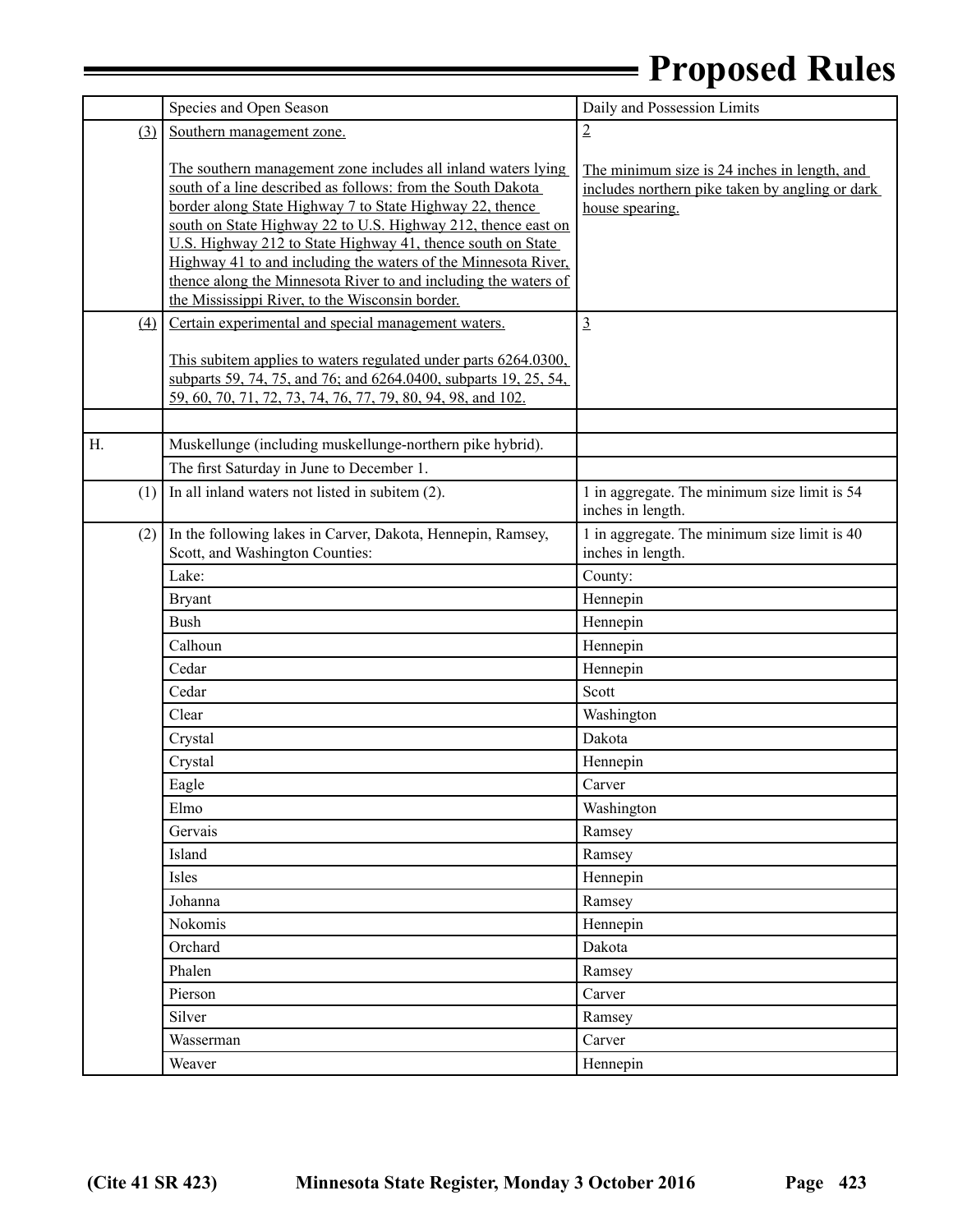|                | Species and Open Season                                                                                      | Daily and Possession Limits                                      |
|----------------|--------------------------------------------------------------------------------------------------------------|------------------------------------------------------------------|
| $\mathbf{I}$ . | Rock bass.                                                                                                   | 30                                                               |
|                | Continuous.                                                                                                  |                                                                  |
|                |                                                                                                              |                                                                  |
| J.             | White (striped) bass.                                                                                        | 30                                                               |
|                | Continuous.                                                                                                  |                                                                  |
|                |                                                                                                              |                                                                  |
| K.             | Crappies.                                                                                                    | 10                                                               |
|                | Continuous.                                                                                                  |                                                                  |
|                |                                                                                                              |                                                                  |
| L.             | Sunfish.                                                                                                     | 20                                                               |
|                | Continuous.                                                                                                  |                                                                  |
|                |                                                                                                              |                                                                  |
| M.             | Flathead and channel catfish.                                                                                | 5 in aggregate. No more than 1 may be over                       |
|                | Continuous, except for flathead catfish, the season is closed                                                | 24 inches and no more than 2 may be flathead<br>catfish.         |
|                | from December 1 to March 31.                                                                                 |                                                                  |
|                |                                                                                                              |                                                                  |
| N.             | Perch.                                                                                                       | 100 to November 30, 2000.                                        |
|                | Continuous.                                                                                                  | 20 daily, 50 in possession, December 1, 2000, to                 |
|                |                                                                                                              | November 30, 2001.                                               |
|                |                                                                                                              |                                                                  |
|                |                                                                                                              | 20 daily, 40 in possession, December 1, 2001,<br>and thereafter. |
|                |                                                                                                              |                                                                  |
| O.             | Bullheads.                                                                                                   | 100                                                              |
|                | Continuous.                                                                                                  |                                                                  |
|                |                                                                                                              |                                                                  |
| P.             | Sturgeon.                                                                                                    | $\mathbf{0}$                                                     |
|                | June 16 to April 14 for catch and release only. Closed April 15                                              |                                                                  |
|                | to June 15. When the closing date of a season falls on a Satur-                                              |                                                                  |
|                | day, the season does not extend through the following Sunday.                                                |                                                                  |
|                |                                                                                                              |                                                                  |
| Q.             | Carp, bowfin, redhorse, sheepshead, suckers, burbot, gar,<br>whitefish, goldeyes, tullibees, buffalo, smelt. | No limits.                                                       |
|                | Continuous.                                                                                                  |                                                                  |
|                |                                                                                                              |                                                                  |

*[For text of subp 2, see M.R.]*

#### **6262.0575 WATERS WITH RESTRICTIONS ON TAKING FISH.**

*[For text of subps 1 and 2, see M.R.]*

 Subp. 3. **Conservation lakes.** While on or fishing in the following waters, the possession limit for sunfish is five, the possession limit for crappie is five, the possession limit for yellow perch is ten, the possession limit for walleye is two, and the possession limit for largemouth bass is one. A person's possession limit may not include more than one northern pike over 30 inches in length. The possession limit for northern pike is three.

| Name             | Location                              | County |
|------------------|---------------------------------------|--------|
| Little Sauk Lake | , R.34W, S.32<br>T.128.               | Todd   |
|                  | [For text of subps 4 to 14, see M.R.] |        |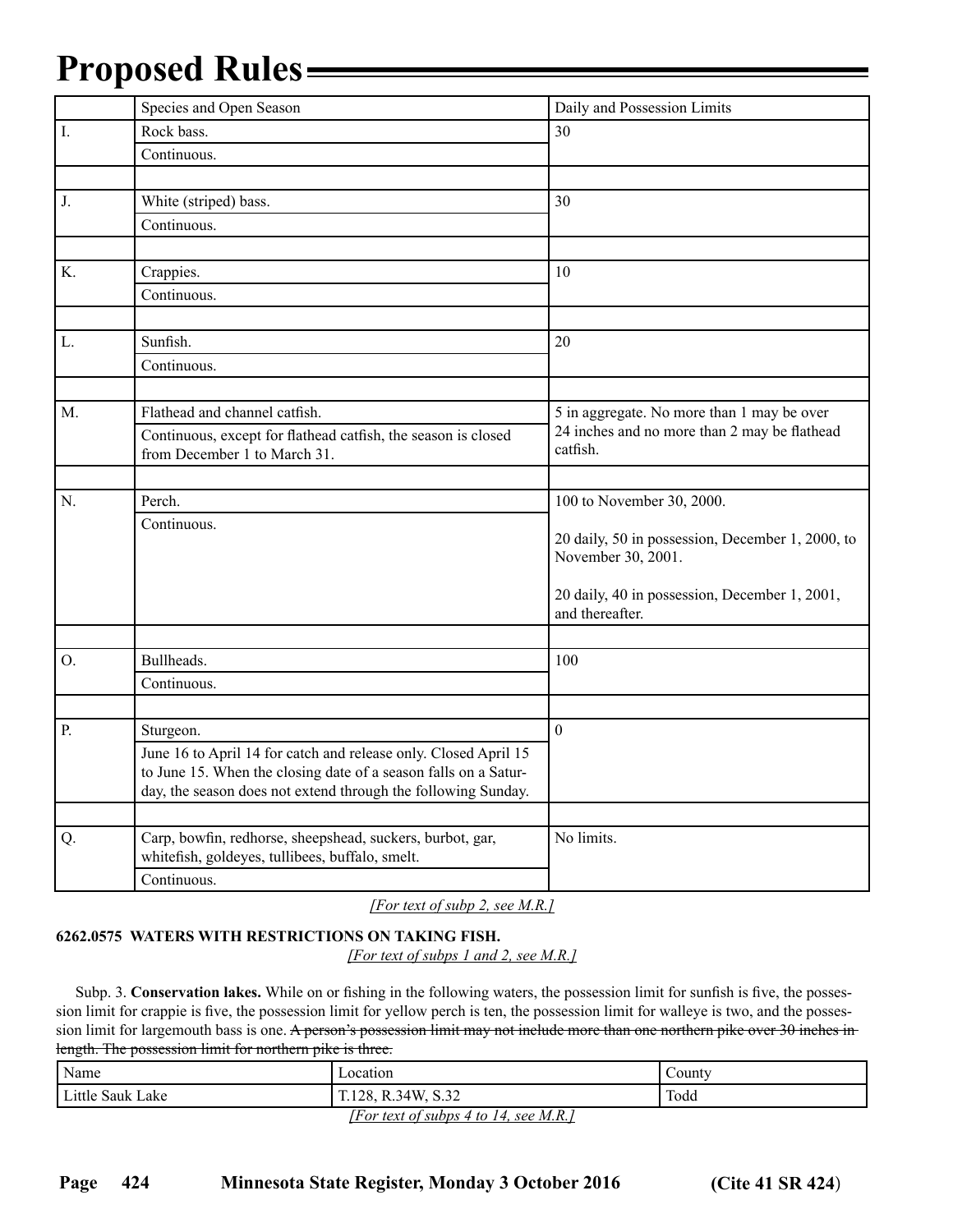# <span id="page-12-0"></span>**Expedited Emergency Rules**

Provisions exist for the Commissioners of some state agencies to adopt expedited emergency rules when conditions exist that do not allow the Commissioner to comply with the requirements for emergency rules. The Commissioner must submit the rule to the attorney general for review and must publish a notice of adoption that includes a copy of the rule and the emergency conditions. Expedited emergency rules are effective upon publication in the *State Register*, and may be effective up to seven days before publication under certain emergency conditions.

Expedited emergency rules are effective for the period stated or up to 18 months. Specific *Minnesota Statute* citations accompanying these expedited emergency rules detail the agency's rulemaking authority.

**KEY: Proposed Rules** - Underlining indicates additions to existing rule language. Strikeouts indicate deletions from existing rule language. If a proposed rule is totally new, it is designated "all new material." **Adopted Rules** - Underlining indicates additions to proposed rule language. Strikeout indicates deletions from proposed rule language.

### **Department of Natural Resources Adopted Expedited Emergency Game and Fish Rules: Legionville Veterans Hunt**

Notice is hereby given that the above entitled rules have been adopted through the process prescribed by *Minnesota Statutes*, section 84.027, subdivision 13 (b). The statutory authority for the contents of the rule is *Minnesota Statutes*, sections 97A.401, 97B.305, and 97B.311.

The conditions that do not allow compliance with Minnesota Statutes, sections 97A.0451 to 97A.0459, are as follows: A request was recently received to open the Legionville School Safety Patrol Camp in Crow Wing County for a special deer hunt with participation by a small number of disabled veterans.

Dated: September, 21, 2016

Tom Landwehr Commissioner of Natural Resources

#### **6232.2510 LEGIONVILLE VETERANS HUNT.**

 Portions of the Legionville School Safety Patrol Camp in Crow Wing County are open to taking antlerless deer and legal bucks by legal firearms September 30 to October 2. No more than six permits shall be issued to veterans who are disabled. The bag limit is one deer. The Sons of the American Legion is the sponsor.

**EFFECTIVE PERIOD.** Minnesota Rules, part 6232.2510, expires December 31, 2016.

# **Executive Orders**

The governor has the authority to issue written statements or orders, called Executive Orders. as well as Emergency Executive Orders. The governor's authority is specified in the Constitution of the State of Minnesota, Article V, and in *Minnesota Statutes* § 4.035. Emergency Executive Orders, for protection from an imminent threat to health and safety, become effective immediately, are filed with the secretary of state, and published in the *State Register* as soon as possible after they are issued. Other Executive Orders become effective 15 days after publication in the *State Register* and filing with the secretary of state. Unless otherwise specified, an executive order expires 90 days after the date the governor who issued the order vacates office.

### **Office of the Governor Emergency Executive Order 16-08: Declaring a State of Peacetime Emergency in the State of Minnesota**

**I, Mark Dayton, Governor of the State of Minnesota,** by virtue of the authority vested in me by the Constitution and applicable statutes, do hereby issue this Executive Order:

**Whereas,** beginning on September 21, 2016, deluge rains fell over significant portions of southern Minnesota, causing widespread flooding and resulting in extensive damage to public infrastructure and private property;

**Whereas,** the resources of local, county, and state governments are being fully utilized to ensure immediate response to protect the life and safety of persons in the affected areas, and to protect property and infrastructure from additional damage;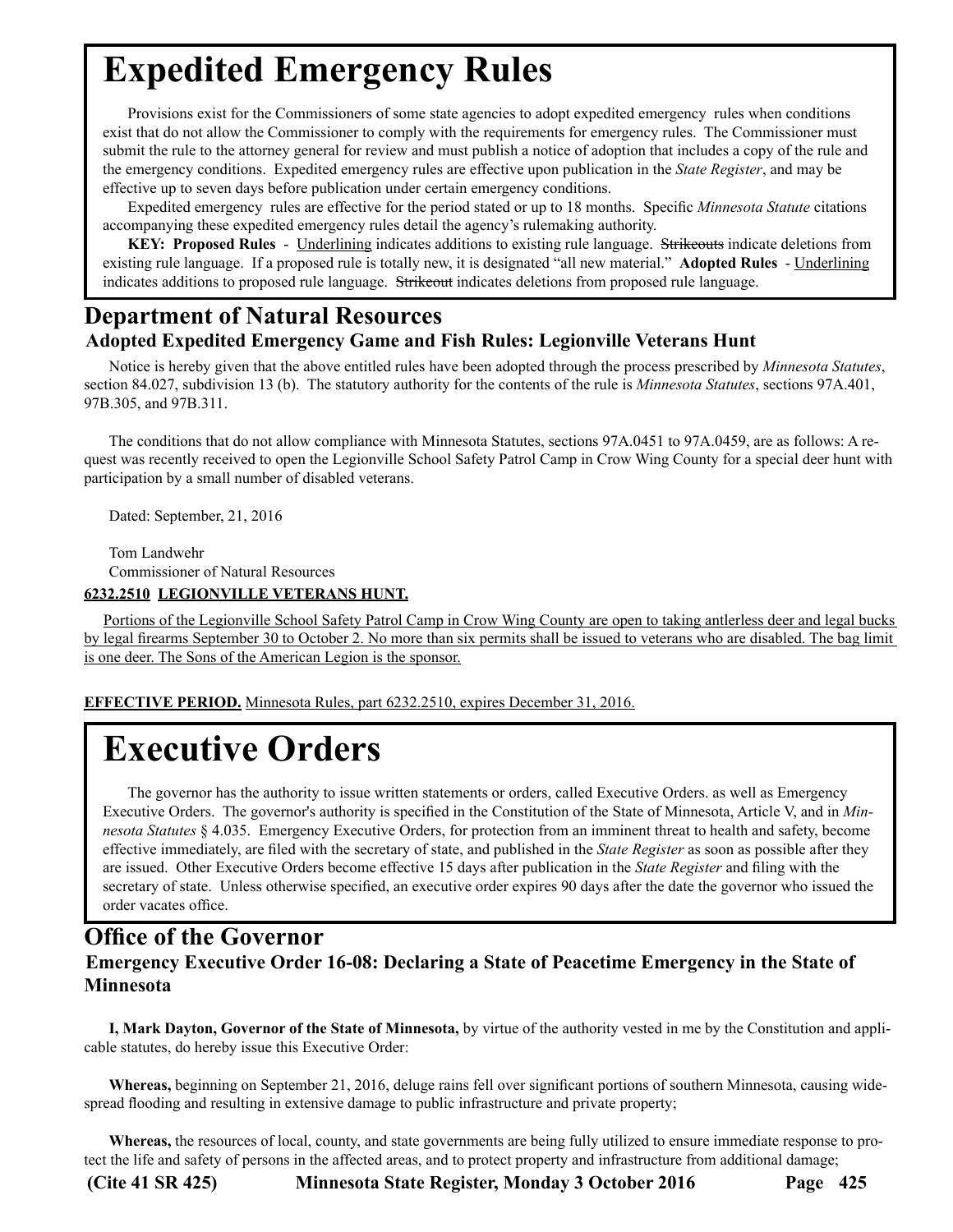# <span id="page-13-0"></span>**Executive Orders**

**Whereas,** the affected counties' emergency operations plans are activated, cities and counties have declared local emergencies, and local jurisdictions are requesting state assistances and resources; and

**Whereas,** the Department of Public Safety, Division of Homeland Security and Emergency Management activated the State Emergency Operations Center and implemented the Minnesota Emergency Operations Plan, and state agencies are providing assistance to local government.

**Now, Therefore,** I hereby order that:

1. A state of peacetime emergency pursuant to Minnesota Statutes 2015, section 12.31 exists in the counties of Anoka, Blue Earth, Cottonwood, Dodge, Faribault, Fillmore, Freeborn, Goodhue, Hennepin, Houston, Le Sueur, Mower, Nicollet, Olmsted, Ramsey, Rice, Scott, Sibley, Steele, Wabasha, Waseca, Washington, and Winona.

2. The Department of Public Safety, Division of Homeland Security and Emergency Management continue coordinating the provision of on-site support and assistance to affected local governments, and determine the need for supplementary emergency assistance.

3. All state agencies, in cooperation with appropriate federal agencies, provide the assistance necessary to help local units of government respond to and recover from this emergency.

Pursuant to Minnesota Statutes, section 4.035, subdivision 2, this Peacetime Emergency Executive Order is effective immediately and must be filed with the Secretary of State and published in the State Register as soon as possible after its issuance. This Peacetime Emergency Executive Order can be extended by the Executive Council or the Legislature in accordance with Minnesota Statutes, section 12.31, subdivision 2.

**In Testimony Whereof,** I have set my hand on this 27<sup>th</sup> day of September 2016.

**Mark Dayton** Governor

Filed According to Law: **Steve Simon** Secretary of State

# **Official Notices**

Pursuant to *Minnesota Statutes* §§ 14.101, an agency must first solicit comments from the public on the subject matter of a possible rulemaking proposal under active consideration within the agency by publishing a notice in the *State Register*  at least 60 days before publication of a notice to adopt or a notice of hearing, and within 60 days of the effective date of any new statutory grant of required rulemaking.

The *State Register* also publishes other official notices of state agencies and non-state agencies, including notices of meetings and matters of public interest.

### **Bureau of Mediation Services Notice of Acceptance of Applications for Placement on the Bureau Arbitration Roster**

**NOTICE IS HEREBY GIVEN** that the Bureau of Mediation Services is now accepting applications for placement on the Bureau Arbitrator Roster pursuant to Minnesota Statutes § 179.02, subd. 4; Minnesota Statutes § 179A.04, subd. 3 (a) (13), and Minnesota Rules parts 5530.0100 to 5530.1300.

This Roster is used to provide names of arbitrators to employers and labor organizations to hear and decide grievance and interest disputes. Referrals from the roster will be made to employers and unions in both the public and private sectors in Minnesota. Members of the Roster must be willing and able to arbitrate both grievance and interest cases.

Roster members must maintain a principal place of residence in Minnesota or one of its contiguous states. The maintenance of a mailbox or mail delivery point is not sufficient to satisfy this requirement.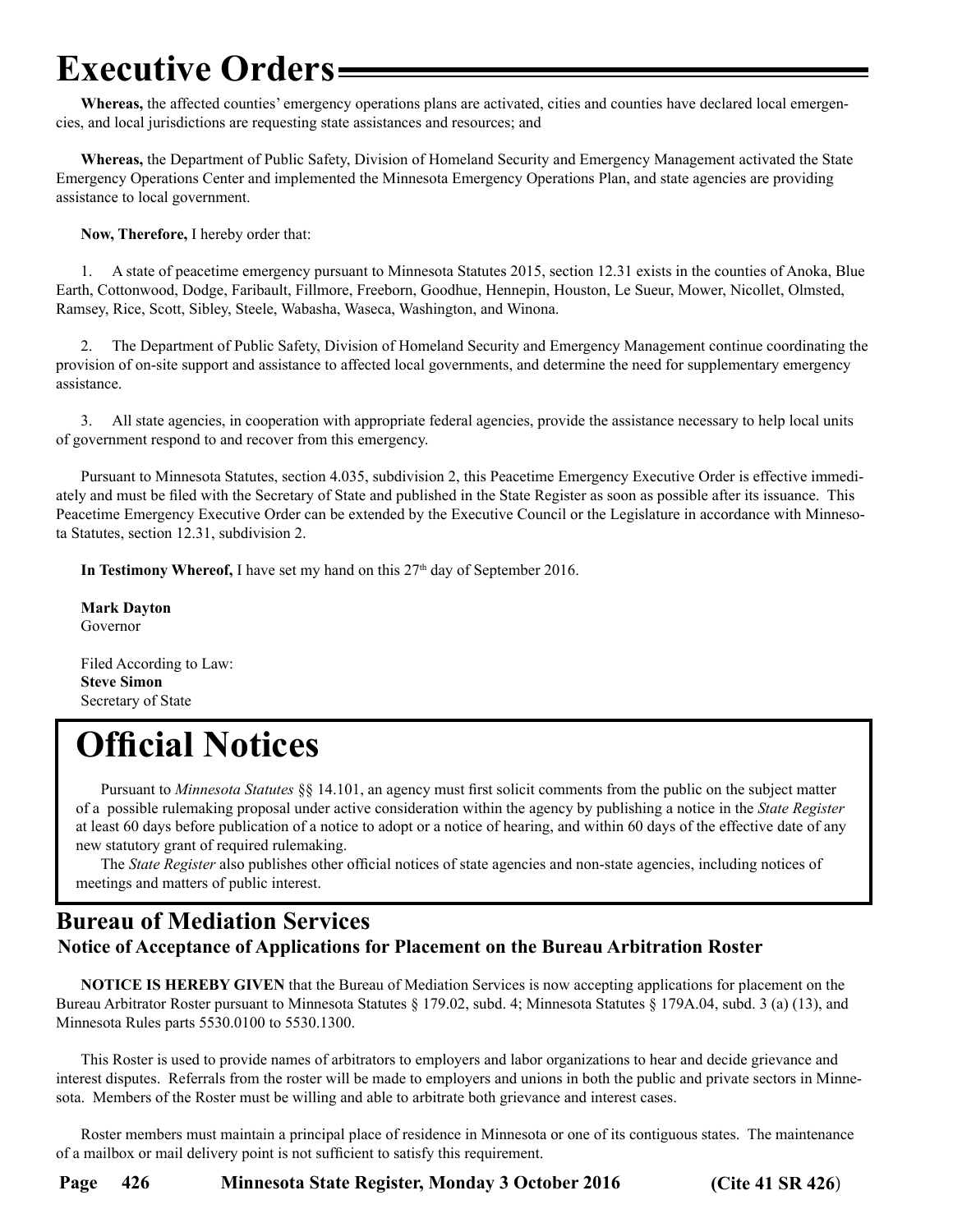<span id="page-14-0"></span>Minnesota Statutes § 179.02, subd. 4; Minnesota Statutes § 179A.04, subd. 3 (a) (13), states in pertinent part that:

Each person on the list must be knowledgeable about collective bargaining and labor relations in the public sector, well versed in state and federal labor law, and experienced in and knowledgeable about labor arbitration. To the extent practicable, the commissioner shall appoint members to the list so that the list is gender and racially diverse.

The following standards for appointment to the Arbitration Roster are required:

A. knowledge and understanding of labor relations and collective bargaining processes and dynamics;

B. knowledge and understanding of applicable contract, employment, and labor relations law and rules;

C. ability to hear and decide complex labor relations issues in a fair and objective manner;

D. ability to communicate, both orally and in writing, in a clear and concise manner;

E. ability to conduct orderly and effective arbitration hearings in a variety of settings and locations throughout Minnesota; and

F. reputation in the labor-management community for high professional standards of competence, ethics, and integrity. Evidence of an applicant's qualifications may be advanced in one or a combination of the following ways:

A. submission of six or more arbitration awards or contested case decisions that were authored and signed by the applicant in the 24-month period preceding application;

B. a minimum of six years' experience as a full-time labor relations advocate (with direct contract negotiations experience) and submission of six arbitration awards in which the applicant acted as the principal representative for either labor or management;

C. a minimum of six years' experience as a full-time labor mediator, including substantial grievance mediation experience;

D. a minimum of six years' experience as a practitioner or full-time instructor of labor law or industrial relations, including substantial content in the area of collective bargaining, labor agreements, and contract administration;

E. membership in the National Academy of Arbitrators; and

F. completion of an internship program that has been approved by the commissioner.

No applicant or roster member may currently, or within the preceding 12 month, have functioned as an advocate for any public or private sector employer, employee, or employee organization in any phase of labor-management relations. This prohibition applies to employee discharge or disciplinary appeal proceedings, whether or not the employee is represented by an exclusive representative**.** 

Persons meeting these standards may secure an application form and applicable rules from:

Carol S. Clifford Bureau of Mediation Services 1380 Energy Lane, Suite Two St. Paul, Minnesota 55108 (651) 649-5423 *carol.clifford@state.mn.us*

Applications must be received by **October 31, 2016**.

### **Minnesota Gambling Control Board Request for Comments for Possible Amendment to Rules Governing Lawful Gambling,**  *Minnesota Rules***, Chapters 7861, 7863, 7864, and 7865; Revisor ID #R-04436**

**Subject of Rules.** The Minnesota Gambling Control Board requests comments on possible rule amendments governing lawful gambling primarily concerning electronic gaming, and other changes that may come up that the board decides to address as time allows.

**Persons Affected.** The amendment to the rules would likely affect licensed lawful gambling organizations, distributors of lawful gambling equipment, linked bingo game providers, and manufacturers of gambling equipment. Local units of government would most likely not be affected.

**Statutory Authority.** *Minnesota Statutes*, section 349.151, subdivision 4, paragraph (a), item (5), authorizes the board to make rules authorized by Chapter 349; *Minnesota Statutes*, section 349.151, subdivision 4, paragraph (a), item (20), authorizes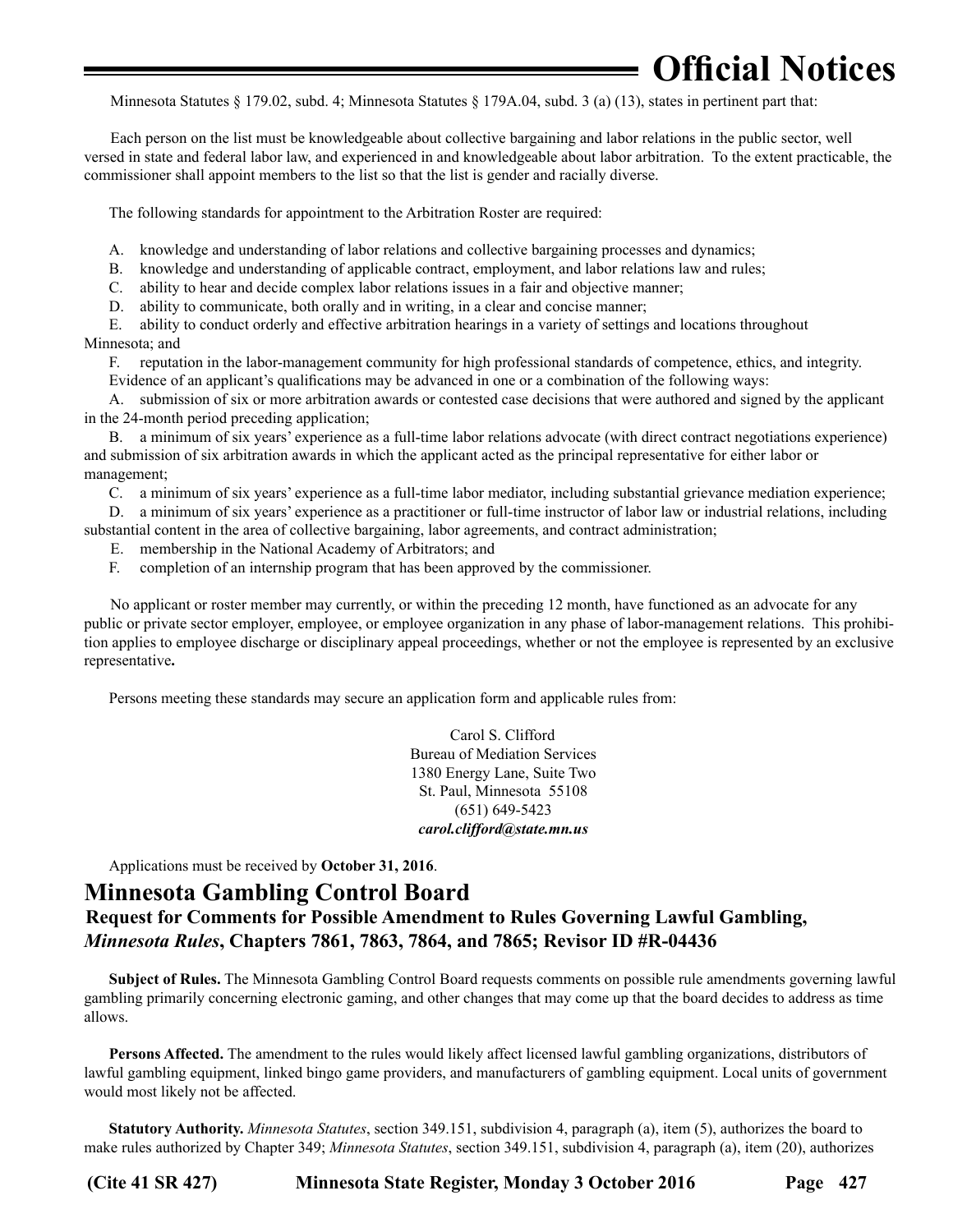<span id="page-15-0"></span>the board to take all necessary steps to insure the integrity of and public confidence in lawful gambling; and *Minnesota Statutes,*  section 349.151, subdivision 13, authorizes the board to adopt rules when necessary or proper in discharging the board's powers and duties.

**Public Comment.** Interested persons or groups may submit comments or information on these possible rules in writing until **4:30 p.m. on Monday, October 31, 2016**. The board will not publish a notice of intent to adopt the rules until more than 60 days have elapsed from the date of this request for comments. A Public Advisory Committee (PAC), which may consist of representatives of licensed organizations, manufacturers, distributors, and other industry representatives, the Department of Public Safety, and the Department of Revenue, will meet to discuss draft rules amendments.

**Rule Drafts.** The board is drafting the possible rule amendments, which will be available through the board's website at [www.mn.gov/gcb](http://www.mn.gov/gcb) or by contacting the board's contact person. Written comments, questions, requests to receive a draft of the rules, and requests for more information on these possible rules should be directed to the board's contact person: Peggy Mancuso, Minnesota Gambling Control Board, 1711 West County Road B, Suite 300 South, Roseville MN 55113, *[peggy.mancuso@gcb.state.mn.us](mailto:peggy.mancuso@gcb.state.mn.us)*, office: (651) 539-1951, or fax: (651) 639-4032. TTY users may call the board at (651) 539- 1950.

**Alternative Format.** Upon request, this information can be made available in an alternative format, such as large print, braille, or audio. To make such a request, please contact the agency contact person at the address or telephone number listed above.

**Note:** Comments received in response to this notice will not necessarily be included in the formal rulemaking record submitted to the administrative law judge if and when a proceeding to adopt rules is started. The board is required to submit to the judge only those written comments received in response to the rules after they are proposed. If you submitted comments during the development of the rules and you want to ensure that the Administrative Law Judge reviews the comments, you should resubmit them to the board's contact person or the Office of Administrative Hearings (OAH) at *<https://minnesotaoah.granicusideas.com>* after the rules are formally proposed.

Dated: October 3, 2016

Tom Barrett, Executive Director Minnesota Gambling Control Board

### **Department of Human Services**

#### **MNsure**

### **Call for Applications for MNsure Advisory Committee Membership**

**NOTICE IS HEREBY GIVEN** that the MNsure Board of Directors is in the process of recruiting members to fill open seats on its two statutorily-required Advisory Committees. The Advisory Committees are tasked with providing input representative of the various stakeholder groups affected by MNsure so as to better align the long-term future of MNsure with the needs of the public. Members are each appointed by the MNsure Board to a two-year term and may serve a maximum of two complete consecutive terms.

Currently, the Board is seeking applicants for two Committees: the Health Industry Advisory Committee and the Consumer and Small Employer Advisory Committee. Additional information on these Advisory Committees is available on the MNsure website.

Minnesotans who are interested in serving on these MNsure Advisory Committees are asked to complete an application, available on the MNsure website, MNsure.org.

Submissions are due by **5 p.m. on Thursday, October 20, 2016**, and must include (1) a résumé and (2) the application, which includes submission of basic contact information and a description of why the applicant is interested in serving on the committee.

Submissions may be made electronically via email to: *[MNsureBoard@state.mn.us](mailto:MNsureBoard@state.mn.us)*.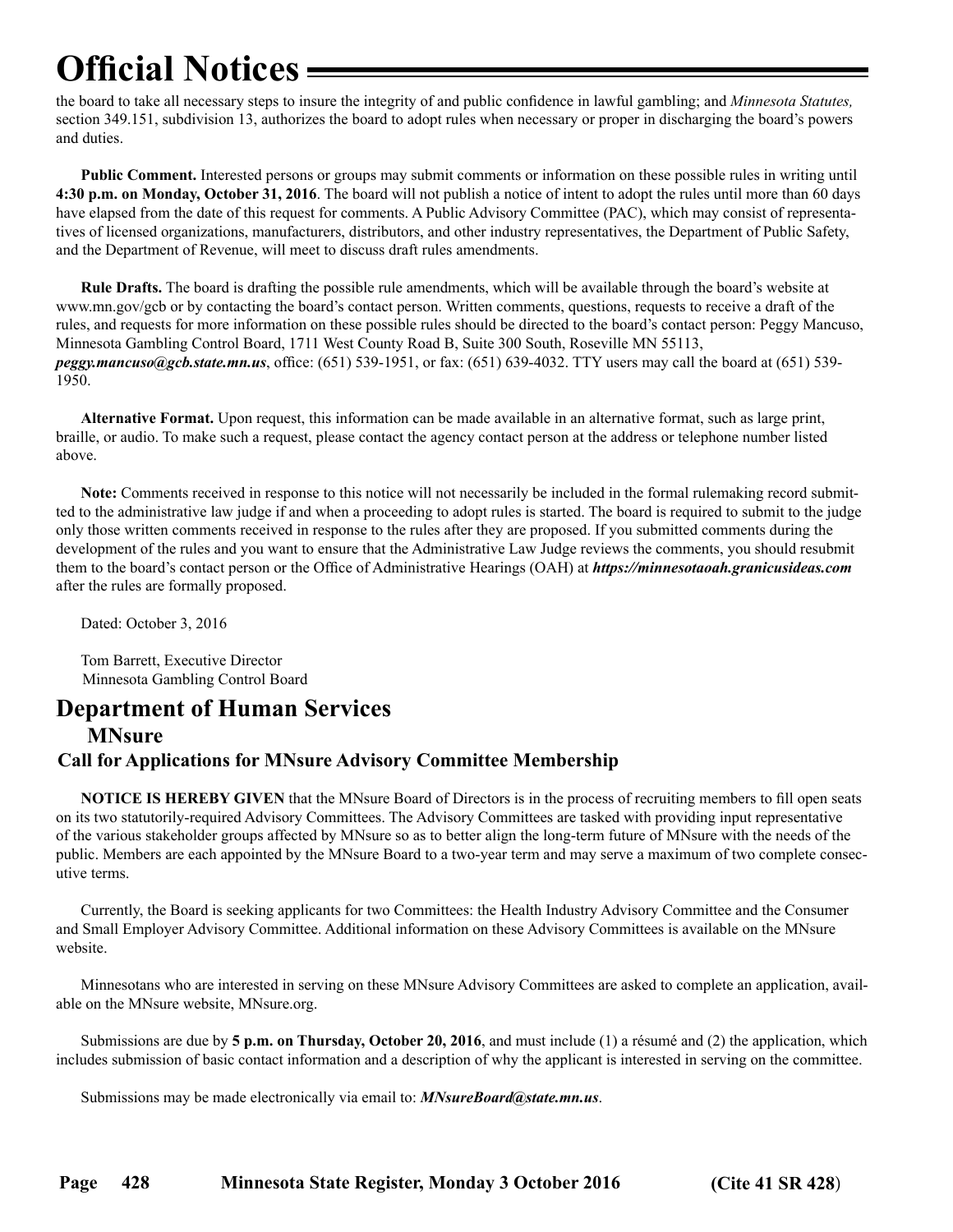<span id="page-16-0"></span>They may also be mailed physically to:

MNsure Attn: Board Advisory Committees 81 East Seventh St., Suite 300 St. Paul, MN 55101-2211

The MNsure Board will review applications and anticipates making appointments in November 2016.

If you have questions or would like to request another format of the application, please contact Aaron Sinner at 651-539-2058 or via email at *[aaron.sinner@state.mn.us](mailto:aaron.sinner@state.mn.us)*.

### **Minnesota Department of Labor and Industry**

#### **Division of Workers' Compensation**

### **Request for Comments for Possible Amendments to Rules Governing Workers' Compensation Vocational Rehabilitation, Minnesota Rules, Chapter 5220. Revisor ID R-04438**

**Subject of Rules.** The Minnesota Department of Labor and Industry requests comments on its possible amendments to rules governing workers' compensation vocational rehabilitation. The Department is considering amendments to all the rehabilitation rules in *Minnesota Rules* 5220.0100 to 5220.1900 and is also considering amendments to the rules of practice in *Minnesota Rules* 5220.2510 to 5220.2870 regarding penalties for failure to timely provide or pay for rehabilitation services.

**Persons Affected.** The amendments to the rules would likely affect rehabilitation providers, workers' compensation payers (employers, self-insured employers, and insurers), agents of payers, and injured workers.

**Statutory Authority.** *Minnesota Statutes* section 176.102, subd. 2(a), requires the commissioner to, by rule, establish a fee schedule or otherwise limit fees charged by qualified rehabilitation consultants and vendors. *Minnesota Statutes,* section 176.83, subd. 2, authorizes the commissioner to adopt rules necessary to implement and administer section 176.102, including the establishment of qualifications necessary to be a qualified rehabilitation consultant and an approved registered vendor of rehabilitation services; rules for penalties to be imposed by the commissioner against insurers or self-insured employers who fail to provide rehabilitation consultation to employees pursuant to section 176.102; and rules to establish criteria for determining "reasonable moving expenses" under section 176.102. *Minnesota Statutes* section 176.83, subd. 1, authorizes the commissioner to adopt, amend, or repeal rules to implement the provisions of chapter 176. *Minnesota Statutes* sections 176.221 and 176.225, authorize the commissioner to assess a penalty when an employer or insurer does not timely make a payment or frivolously denies a claim for a payment.

**Public Comment.** Interested persons or groups may submit comments or information on these possible rules in writing until further notice is published in the *State Register* that the Department intends to adopt or to withdraw the rules. The Department will not publish a notice of intent to adopt the rules until more than 60 days have elapsed from the date of this request for comments.

**Rules Drafts.** The Department has not yet drafted the possible rule amendments, but when a draft becomes available it will be posted on the Department's workers' compensation rule docket web page at *<http://www.dli.mn.gov/RulemakingWC.asp>*.

**Agency Contact Person.** Written or oral comments, questions, requests to receive a draft of the rules when it has been prepared, and requests for more information on these possible rules should be directed to Matt Jobe, Office of General Counsel, 443 Lafayette Road North, St. Paul, MN 55155; phone: 651-284-5006 or e-mail at *[dli.rules@state.mn.us](mailto:dli.rules@state.mn.us)*.

**Alternative Format.** Upon request, this information can be made available in an alternative format such as large print, braille, or audio. To make such a request, please contact the agency contact person at the address or telephone number listed above.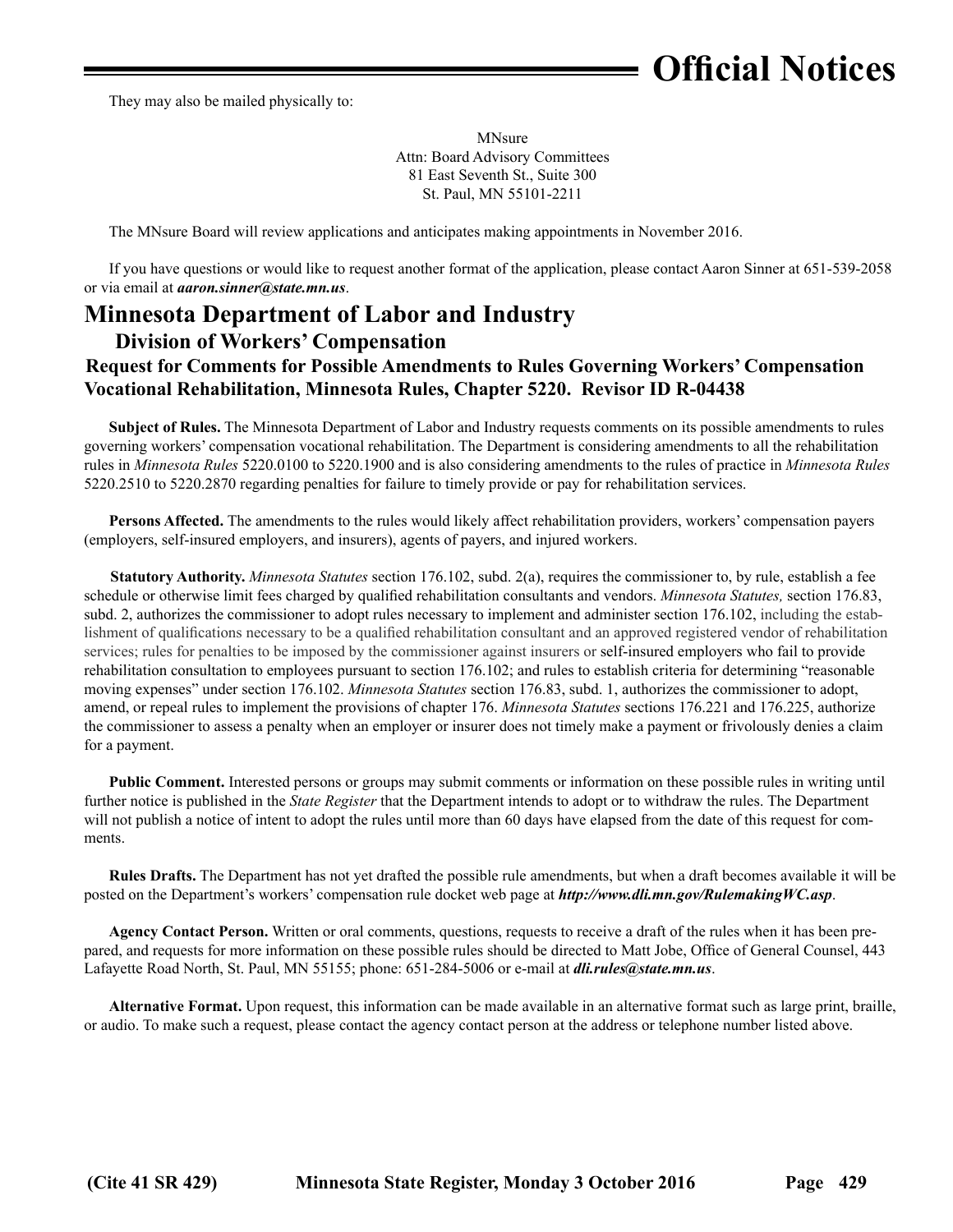<span id="page-17-0"></span>**NOTE:** Comments received in response to this notice will not necessarily be included in the formal rulemaking record submitted to the administrative law judge if and when a proceeding to adopt rules is started. The agency is required to submit to the judge only those written comments received in response to the rules after they are proposed. If you submit comments during the development of the rules and you want to ensure that the Administrative Law Judge reviews the comments, you should resubmit the comments after the rules are formally proposed.

September 21, 2016

Ken B. Peterson Commissioner

### **Teachers Retirement Association Notice of Meeting**

The Board of Trustees, Minnesota Teachers Retirement Association will hold a meeting on **Monday, October 24, 2016 at 9:30 a.m.** in Suite 400, 60 Empire Drive, St. Paul, MN to consider matters which may properly come before the Board. Board members may participate by telephone.

# **State Contracts**

**Informal Solicitations:** Informal solicitations for professional/technical (consultant) contracts valued at over \$5,000 through \$50,000, may either be published in the *State Register* or posted on the Department of Administration, Materials Management Division's (MMD) Web site. Interested vendors are encouraged to monitor the P/T Contract Section of the MMD Website at *www. mmd.admin.state.mn.us* for informal solicitation announcements.

**Formal Solicitations:** Department of Administration procedures require that formal solicitations (announcements for contracts with an estimated value over \$50,000) for professional/technical contracts must be published in the *State Register.* Certain quasi-state agency and Minnesota State College and University institutions are exempt from these requirements.

**Requirements:** There are no statutes or rules requiring contracts to be advertised for any specific length of time, but the Materials Management Division strongly recommends meeting the following requirements: \$0 - \$5000 does not need to be advertised. Contact the Materials Management Division: (651) 296-2600 \$5,000 - \$25,000 should be advertised in the *State Register* for a period of at least seven calendar days; \$25,000 - \$50,000 should be advertised in the *State Register* for a period of at least 14 calendar days; and anything above \$50,000 should be advertised in the *State Register* for a minimum of at least 21 calendar days.

### **Minnesota State Colleges and Universities (MnSCU) St. Cloud Technical & Community College Formal Request for Proposal for Bookstore Renovation Design**

Response Due Date and Time: **Monday, October 10, 2016 at 2:00 p.m. Central Time**

The complete Request for Proposal will be available on Monday, September 19, 2016 on the website *http://www.sctcc.edu/rfp*.

Title of Project: Bookstore Renovation Design

Geographic Location Requirements: St. Cloud Technical & Community College, 1540 Northway Drive, St. Cloud, MN 56303

Responses must be received at the location listed below:

St. Cloud Technical & Community College 1540 Northway Drive St. Cloud, MN 56303 Susan Meyer, Purchasing Agent, Room 1-401 Phone: (320) 308-5973 Fax: (320) 308-5027 E-mail: *smeyer@sctcc.edu*

Contact for questions: Jason Theisen, Phone: (320) 308-6012 e-mail: *jtheisen@sctcc.edu* 

**Page 430 Minnesota State Register, Monday 3 October 2016 (Cite 41 SR 430**)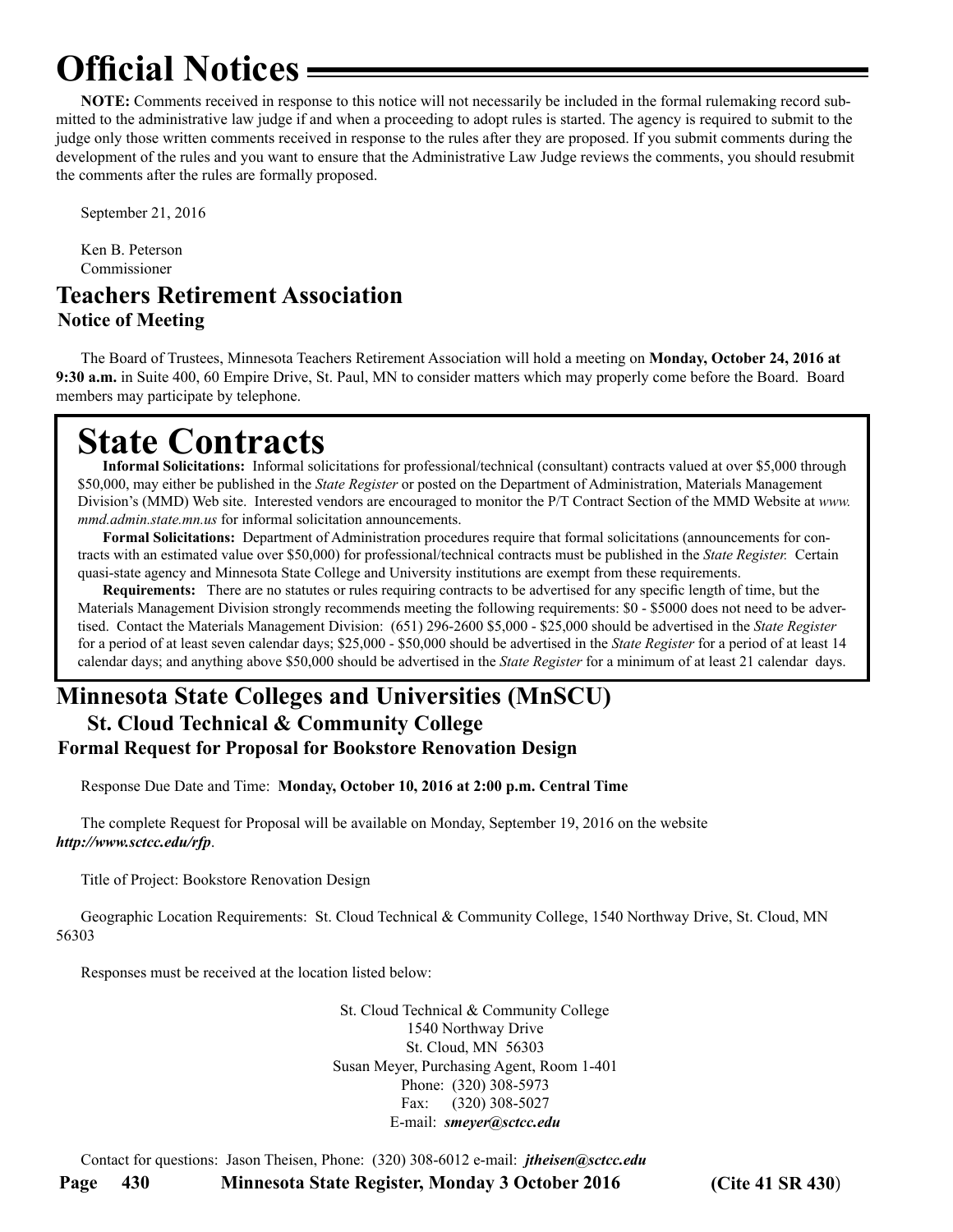# **State Contracts**

<span id="page-18-0"></span>Your response to this Request for Proposal (RFP) must be returned sealed. Sealed responses must be received no later than the due date and time specified above. Late responses cannot be considered and the responses will be rejected.

The laws of Minnesota and MnSCU Board of Trustees policies and procedures apply to this RFP.

All attached General RFP Terms and Conditions, Specifications and Special Terms and Conditions are part of the RFP and will be incorporated into any contract(s) entered into as a result of this RFP.

All responses to this RFP must be prepared as stated herein and properly signed. **Address all correspondence and inquiries regarding this RFP to the Contact person above. This is a request for responses to an RFP and is NOT a purchase order.**

### **Department of Commerce**

### **Division of Energy Resources Notice of Request for Proposal to Provide Lease Purchase Financing for the Guaranteed Energy Savings Program**

The Minnesota Department of Commerce, Division of Energy Resources ("Department") seeks responses to a Request for Proposal (RFP) to provide Lease Purchase Financing for a Minnesota Department of Commerce, Guaranteed Energy Savings Program (GESP) project at the Minnesota Department of Natural Resources ("DNR"), the DNR expects to finance the purchase of approximately \$768,665 in equipment and installation services for the implementation of Energy Conservation Measures as part of a GESP Energy Savings Performance Contract. The Department is seeking proposals from qualified firms to provide lease purchase financing pursuant to a GESP Lease Purchase Agreement.

The RFP can be obtained from:

#### **[Commerce Request for Proposals webpage](http://mn.gov/commerce/industries/rfp/index.jsp)** (*http://mn.gov/commerce/industries/rfp/index.jsp*)

Questions related to this RFP must be submitted to the Department by electronic means. In order to receive consideration, questions may be submitted any time after the published date of the RFP and no later than 11:59 p.m. Central Time, Monday October 10, 2016. Responses to this RFP must be submitted by electronic means and received by the Department no later than **1:00 p.m. Central Time, Friday October 21, 2016.** Instructions for submitting responses are detailed in the RFP.

This request does not obligate the State to complete the work contemplated in this notice. The State reserves the right to cancel this solicitation. All expenses incurred in responding to this notice are solely the responsibility of the responder.

### **Iron Range Resources and Rehabilitation Board (IRRRB)**

#### **Giants Ridge Recreation Area Request for Proposals for a Giants Ridge Lease/Management Contract**

The IRRRB is requesting proposals to lease the premises at Giants Ridge to a contract manager to maintain, operate, program and market the state owned recreation facilities that include golfing, skiing, programming, retail, and food and beverage. Contractor responsibilities and respondent proposal requirements can be obtained from the IRRRB website:

#### *http://mn.gov/irrrb/about-us/work-with-us/* on September 6, 2016. Sealed proposals must be received no later than **2:00 p.m. on Monday, October 10, 2016. Late proposals will not be considered.**

Please submit completed proposals to:

Kim Peterson Contract Coordinator Iron Range Resources and Rehabilitation PO Box 441, 4261 Highway 53 S. Eveleth, MN 55734

This request does not obligate the State to complete the work contemplated in this notice. The State reserves the right to cancel this solicitation. All expenses incurred in responding to this notice are solely the responsibility of the responder.

**(Cite 41 SR 431) Minnesota State Register, Monday 3 October 2016 Page 431**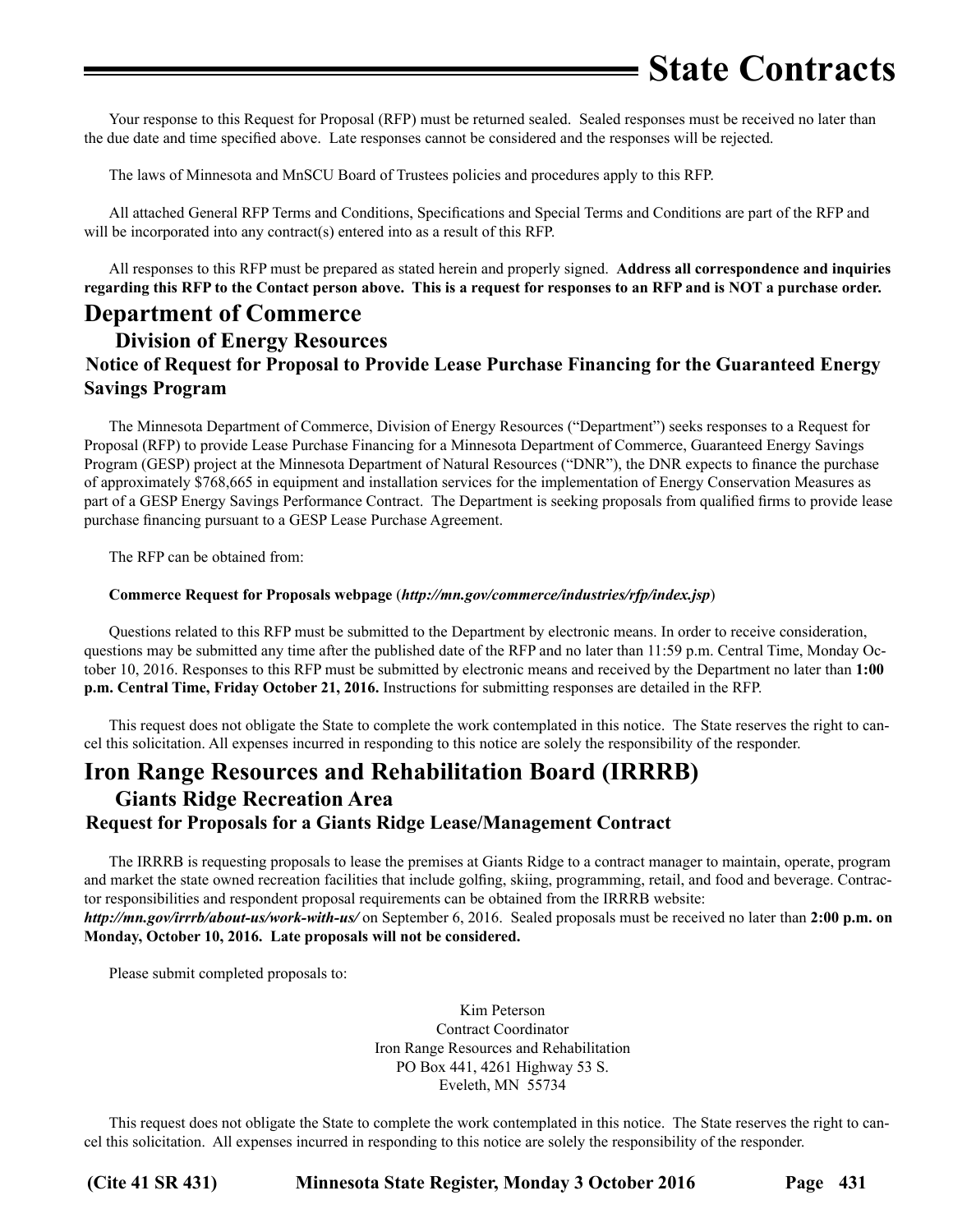### <span id="page-19-0"></span>**State Contracts Iron Range Resources and Rehabilitation Board (IRRRB)**

#### **Giants Ridge Recreation Area Request for Proposals to Provide Full-Service Marketing, Public Relations and Event Planning Services to Giants Ridge in Biwabik, Minnesota**

The IRRRB is requesting proposals from interested, qualified advertising firms to provide full-service marketing, public relations and event planning services to Giants Ridge in Biwabik, Minnesota. The selected firm will plan, develop, execute and track the results of Giants Ridge's marketing plan and assist Giants Ridge to determine additional marketing strategies to increase attendance and revenue based on current media buys. Contractor responsibilities and respondent proposal requirements can be obtained from the IRRRB website: *<http://mn.gov/irrrb/about-us/work-with-us/>* on or after September 26, 2016. Sealed proposals must be received no later than **2:00 p.m. on Monday, October 17, 2016**. Faxed or emailed responses will not be permitted.

Please submit completed proposals to:

Kim Peterson Contract Coordinator Iron Range Resources and Rehabilitation PO Box 441, 4261 Highway 53 S. Eveleth, MN 55734

This request does not obligate the State to complete the work contemplated in this notice. The State reserves the right to cancel this solicitation. All expenses incurred in responding to this notice are solely the responsibility of the responder.

### **Minnesota State Lottery Request for Proposals for Sponsorship Agreements**

#### **Description of Opportunity**

The Minnesota State Lottery develops sponsorship agreements throughout the year with organizations, events, and sports teams to create excitement for lottery players, to interest new players and increase the visibility of lottery games. The Lottery encourages and continually seeks new sponsorship agreements to help achieve current Lottery marketing goals.

#### **Proposal Content**

A sponsorship proposal presented to the Lottery should meet the following three criteria:

**1. Maximize Lottery Visibility** – the event, sports or tie-in proposal should draw a large number of desired participants (typically 50,000 or more) whose demographics match the Lottery player profile. The Lottery is interested in effectively delivering its

message of fun and entertainment to Minnesota adults whose demographics skew primarily towards those aged 25-64, with a household income of \$35,000-\$75,000, and having an educational background of some college or higher. The Lottery does not market to those under the age of 18, and family events with high levels of children present are generally not accepted. Attendance, on-site signage visibility and paid media exposure will be critical components that will be evaluated.

**2. Enhance Lottery Image- –** the event, sports or tie-in proposal should inherently project the attitude that the Lottery is a fun and socially acceptable part of the community. The Lottery's presence should fit well within the lineup of other sponsors. The Lottery is interested in creating opportunities whereby the sponsorship can translate into sales revenue, either via on-site sales from a Lottery booth, from sales-generating promotions with Lottery retailers or from joint programs with the sponsor's media partners.

**3. Provide Promotional Extensions** – the event, sports or tie-in proposal should offer exciting, value-added ways to interact with our players and have opportunities to motivate attendees, listeners and viewers to participate in and purchase Lottery games. The proposal must include proper staffing availability or other considerations to help the Lottery implement any appropriate promotional extension ideas.

Proposals should address all pertinent elements of the sponsorship and how the Lottery criteria as stated above and on the Evaluation Form are to be met. To view or print copies of the Request for Proposal go to *http://www.mnlottery.com/vendorops.html*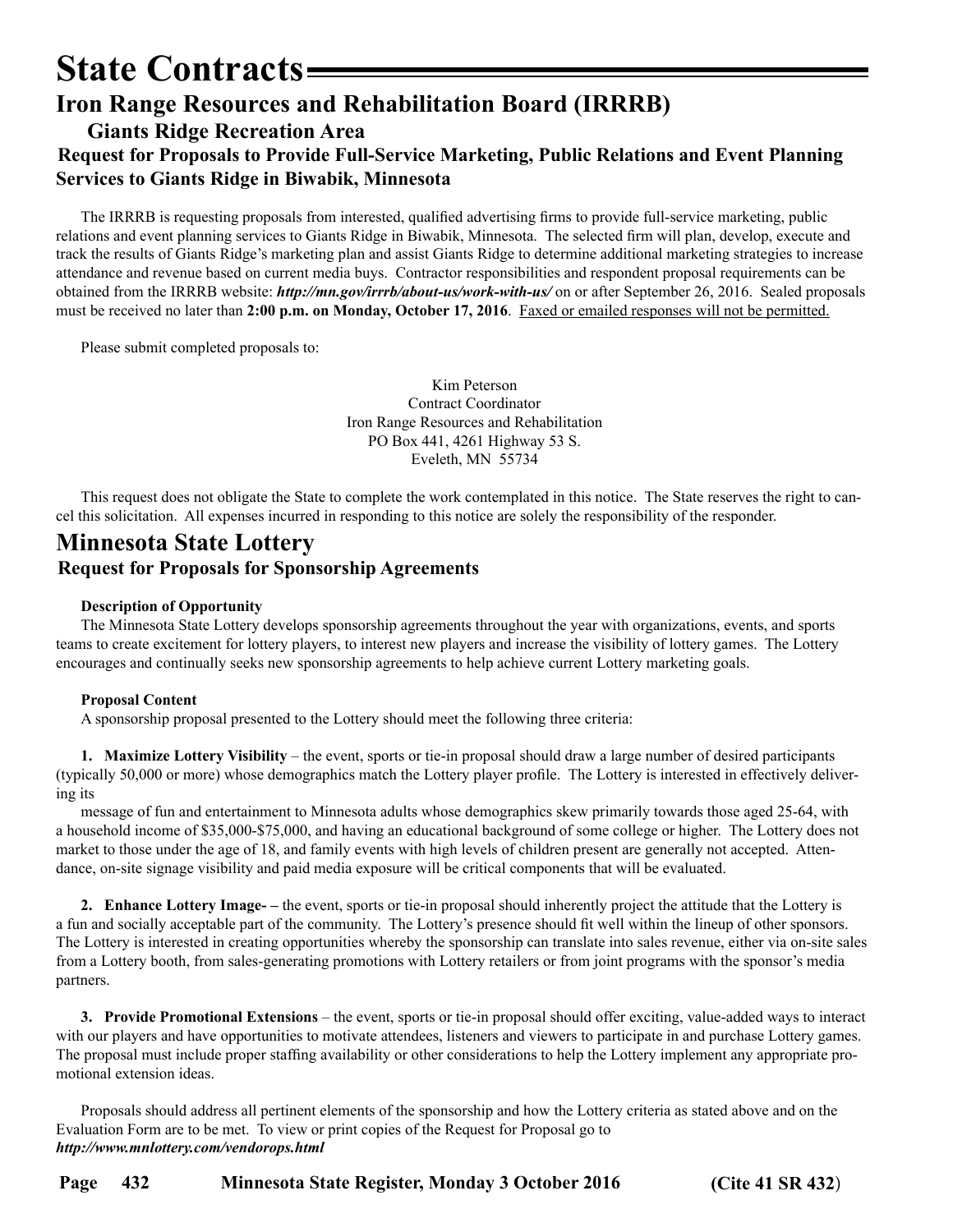# **State Contracts**

<span id="page-20-0"></span>This Solicitation does not obligate the state to award a contract or pursue a proposed sponsorship opportunity, and the state reserves the right to cancel the solicitation if it is considered to be in its best interest.

#### **Questions**

Questions concerning this Solicitation should be directed to:

Jason LaFrenz, Marketing Director Minnesota State Lottery 2645 Long Lake Road Roseville, MN 55113 **Telephone:** (651) 635-8230 **Toll-free:** 1-888-568-8379 ext. 230 **Fax:** (651) 297-7496 **TTY:** (651) 635-8268 **E-mail:** *jasonla@mnlottery.com*

Other personnel are not authorized to answer questions regarding this Solicitation.

#### **Response Delivery**

All responses must be in writing and delivered to the contact noted above. Proposals will be accepted on an ongoing basis.

### **Minnesota Department of Natural Resources Notice of State Land Sale**

Notice is hereby given that state lands located in Aitkin, Cass, Clearwater, Cook, Crow Wing, Hubbard, Itasca, Lake, and St. Louis counties, as described below, are hereby offered for sale by the Commissioner of Natural Resources. The lands will be sold at public auctions as required by Minn. Stat. Ch. 92 and 94. The lands are listed below by county, and by the dates and locations of the three auctions.

**Northwest Region Fall Oral Bid Auction on Tuesday, October 25:** Registration begins at 12:30 p.m. followed by the public auction at 1 p.m. at the Beltrami County Administration Building 701 Minnesota Avenue NW, Bemidji, MN 56601. Land to be sold at this event is as follows:

#### **Cass County**

**Property #11273 minimum bid \$37,780.00,** Lot 21, Longwood Point, Section 5, Township 139 North, Range 26 West, Cass County, Minnesota.

 **Property #11274 minimum bid \$46,210.00,** Northeast Quarter of the Southeast Quarter, Section 4, Township 144 North, Range 31 West, Cass County, Minnesota.

#### **Clearwater County**

**Property #15051 minimum bid \$30,110.00,** Southeast Quarter of the Southeast Quarter, Section 10, Township 147 North, Range 38 West, Clearwater County, Minnesota.

**Property #15052 minimum bid \$30,110.00,** Northeast Quarter of the Northeast Quarter, Section15, Township 147 North, Range 38 West, Clearwater County, Minnesota.

**Property #15053 minimum bid \$24,320.00,** Southwest Quarter of the Southwest Quarter, Section 11, Township 147 North, Range 38 West, Clearwater County, Minnesota.

**Property #15054 minimum bid \$34,710.00,** Southwest Quarter of the Southeast Quarter, Section 9, Township 146 North, Range 37 West, Clearwater County, Minnesota.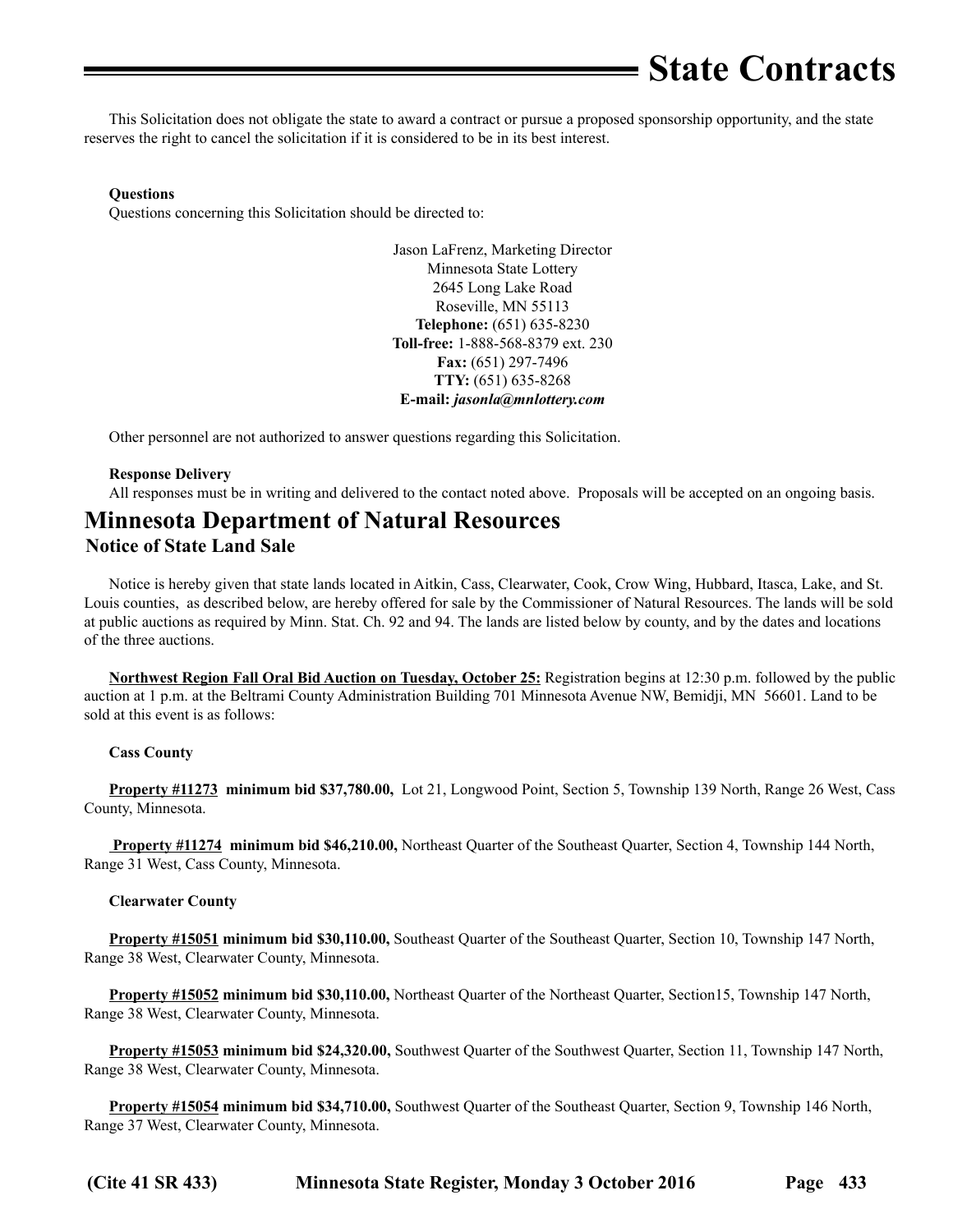# **State Contracts**

**Property #15055 minimum bid \$20,250.00,** Southeast Quarter of the Northwest Quarter, Section 13, Township 144 North, Range 37 West, Clearwater County, Minnesota.

**Property #15056 minimum bid \$40,120.00,** That part of Government Lot Two (2) of Section Twenty-seven (27), Township One Hundred Forty-nine (149) North, Range Thirty-eight (38) West of the Fifth Principal Meridian, described as follows, to-wit:

Commencing at a point on the East shore of Pine Lake where the same intersects the road running East and West; thence, Easterly along the south shoulder of said road for about Four Hundred Sixty-five (465) feet to the center of State Aid Road #7; thence, North along said State Aid Road #7, for a distance of One Hundred (100) feet; thence, Westerly for about Four Hundred Sixty-five (465) feet to the shore of Pine Lake; thence, Southerly along the shore of said lake for One Hundred (100) feet to the point of beginning, and being a part of Lot Twenty-two (22) of Spruce Grove Park, Clearwater County, Minnesota.

#### **Hubbard County**

**Property #29103 minimum bid \$66,130.00,** Southeast Quarter of the Southeast Quarter, Section 10, Township 143 North, Range 34 West, Hubbard County, Minnesota.

#### *Properties in Cook, Itasca, Lake, and St. Louis*

**Northeast Region Fall Oral Bid Auction on Thursday, October 27, 2016:** Registration begins at 12:30 p.m. followed by the public auction at 1 p.m. at the Lake County Courthouse Annex, 601 Third Avenue, Two Harbors, MN 55616. Land to be sold at this event is as follows:

#### **Cook County parcels**

**Property #16134 minimum bid \$42,250.00,** Northwest Quarter of the Northeast Quarter, Section 33, Township 63 North, Range 3 East, Cook County, Minnesota.

**Property #16145 minimum bid \$202,850.00,** Outlot A, Plat of Devil's Point, Cook County, Minnesota.

**Property #16146 minimum bid \$243,740.00,** Outlot C, Loon Lake Homesites, Cook County, Minnesota.

#### **Itasca County parcels**

**Property #31386 minimum bid \$46,460.00,** Northeast Quarter of the Northeast Quarter, Section 34, Township 60 North, Range 24 West, Itasca County, Minnesota.

**Property #31387 minimum bid \$92,770.00,** Outlot A, Mirror Lake Homesites and Lot 5, with exceptions, Section 3, Township 61 North, Range 23 West, Itasca County, Minnesota.

**Property #31390 minimum bid \$87,620.00,** Outlot A, Little Long Lake Homesites, Itasca County, Minnesota.

**Property #31391 minimum bid \$50,570.00,** Outlot E, Burrows Lake Leased Homesites East, Itasca County, Minnesota.

**Property #31393 minimum bid \$167,570.00,** Outlot A, Burrows Lake Leased Homesites South, Itasca County, Minnesota.

**Property #31395 minimum bid \$72,410.00,** Outlot A, Burrows Lake Leased Homesites East, Itasca County, Minnesota.

**Property #31397 minimum bid \$267,530.00,** Outlot C, Sugar Bay, Itasca County, Minnesota.

**Property #31398 minimum bid \$232,410.00,** Outlot B, Sugar Bay, Itasca County, Minnesota.

**Property 31062 minimum bid \$3,620.00** Part of Government Lot 6, Section 18, Township 58 North, Range 25 West, Itasca County, Minnesota.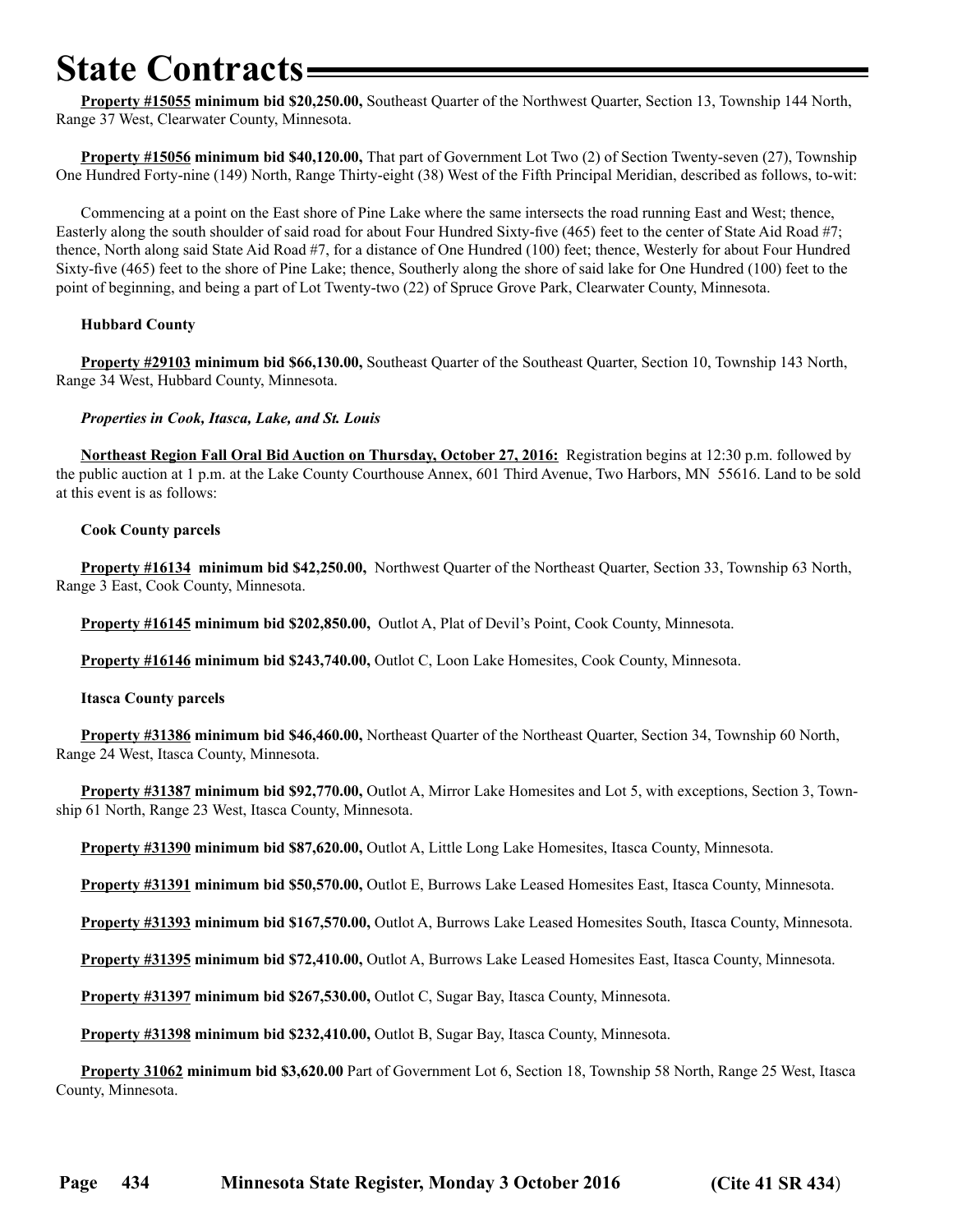#### **Lake County parcels**

**Property #38097 minimum bid \$35,060.00,** West Half of the Southeast Quarter of the Southeast Quarter, Section 16, Township 54 North, Range 10 West, Lake County, Minnesota.

#### **St. Louis County parcels**

**Property #69017 minimum bid \$11,280.00,** Northwest Quarter of the Southwest Quarter, Section 28, Township 52 North, Range 15 West, St. Louis County, Minnesota.

**Property #69050 minimum bid \$163,300.00** SW ¼ and the SW1/4 of the SE ¼, Section 35, Township 62 North, Range 15 West. St. Louis County, Minnesota.

**Property #69061, minimum bid \$184,800**.00 Part of Government Lot 8, Twp 61 N, Range 13 W, with reserved access easement to the state, St. Louis County, Minnesota.

**Property #69060 minimum bid \$101,250.00,** Northeast Quarter of the Northeast Quarter, and that part of the Northwest Quarter of the Northeast Quarter, lying northeasterly of the centerline of County Road 48, all in Section 16, Township 52 North, Range 15 West, subject to road easements of record, St. Louis County, Minnesota.

**Property #69440 minimum bid \$41,580.00,** Northwest Quarter of the Southwest Quarter, Section 28, Township 52 North, Range 17 West, St. Louis County, Minnesota.

**Property #69444 minimum bid \$30,330.00,** Southeast Quarter of the Southwest Quarter, Section 16, Township 53 North, Range 19 West, St. Louis County, Minnesota.

**Property #69530 minimum bid \$14,290.00,** Northeast Quarter of the Southwest Quarter, Section 2, Township 57 North, Range 18 West, St. Louis County, Minnesota.

**Property #69535 minimum bid \$26,260.00,** Northeast Quarter of the Southeast Quarter, Section 18, Township 61 North, Range 19 West, St. Louis County, Minnesota.

**Property #69543 minimum bid \$39,930.00,** Northwest Quarter of the Southwest Quarter, Section 20, St. Louis County, Minnesota.

**Property #69557 minimum bid \$43,880.00,** Northeast Quarter of the Northeast Quarter, Section 22, Township 52 North, Range 17 West, St. Louis County, Minnesota.

**Property #69567 minimum bid \$41,900.00,** Southwest Quarter of the Southwest Quarter, Section 32, Township 52 North, Range 17 West, St. Louis County, Minnesota.

**Property #69580 minimum bid \$27,860.00,** Lot 6, Block 1, Majestic Lake Shores, St. Louis County, Minnesota.

**Property #69583 minimum bid \$32,500.00,** Lot 1, Block 1, Coe Lake Shores Second Addition, St. Louis County, Minnesota.

#### *Properties in Aitkin and Crow Wing*

**Public Land Auction on Thursday, November 3:** Registration begins at 10:30 a.m., followed by the auction at 11 a.m. at the Department of Natural Resources Brainerd Area Office lower level conference room, 1601 Minnesota Drive, Brainerd, MN 56601. Land to be sold at this event is as follows:

#### **Aitkin County parcels**

**Property #01253: 44.25 acres, minimum bid \$37,320** Government Lot 2, Section 19, Township 47 N, Range 24 W, Aitkin County, Minnesota.

**(Cite 41 SR 435) Minnesota State Register, Monday 3 October 2016 Page 435**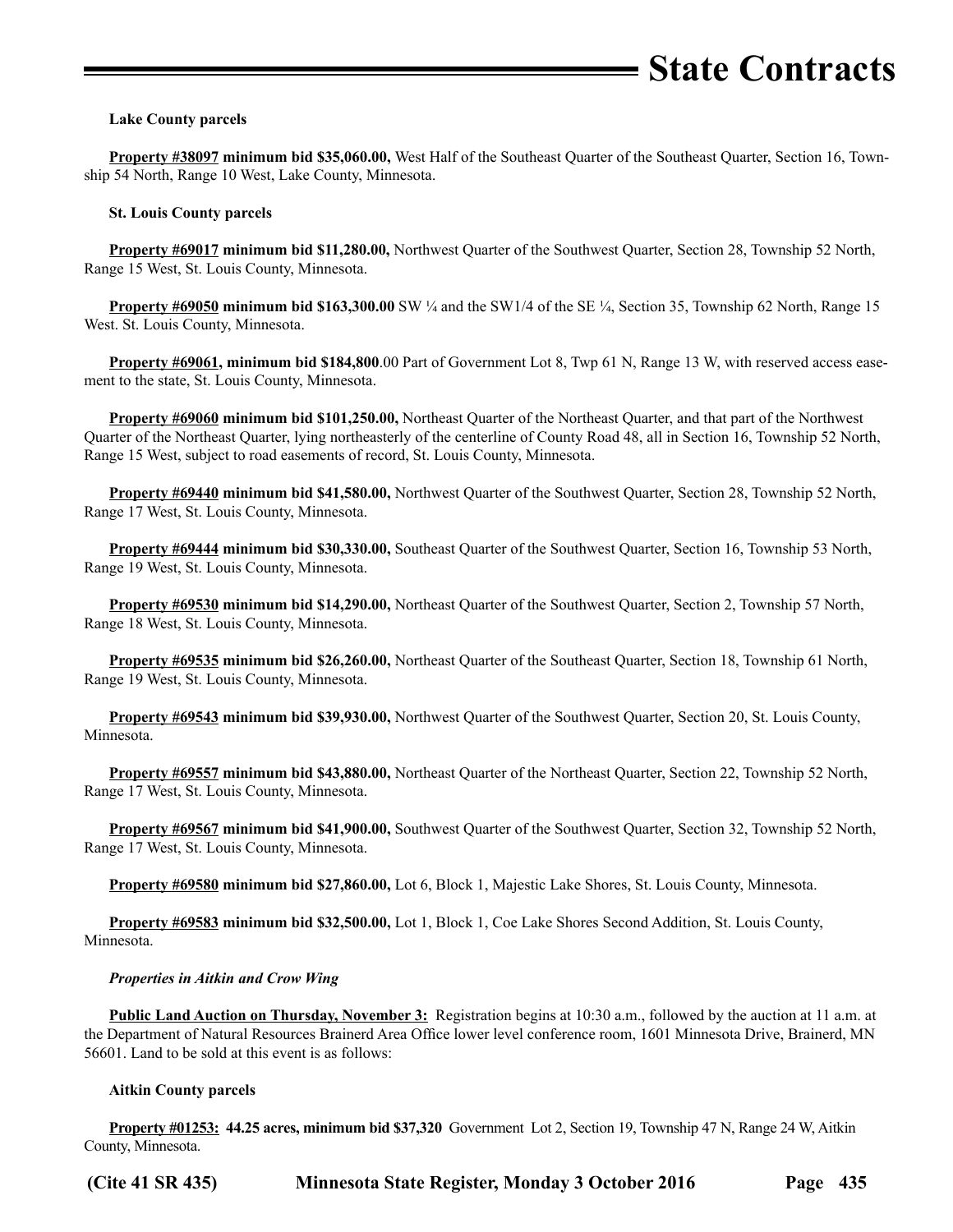# <span id="page-23-0"></span>**State Contracts**

**Property #01254: 40 acres, minimum bid \$28,280** SE ¼ of SW ¼, Section 19, Township 47 N, Range 24 W, Aitkin County, Minnesota.

**Property #01255: 27.88 acres, minimum bid \$18,040** SE ¼ of NW ¼ and SW ¼ of NE ¼, lying north of the railroad, Section 34, Township 48 N, Range 24 W, Aitkin County, Minnesota.

**Property #18163 : 40 acres, minimum bid \$32,050** SE ¼ of SE ¼, Township 136 N, Range 27 W, Crow Wing County.

**General Statement of Terms of Sale:** The following is a summary of terms: Please obtain the document *Instructions for Oral Bid Auction and Terms and Conditions of Sale* on the DNR Land Sale web page or by phone or email as outlined above. the property data sheet details the comprehensive terms and conditions of sale. Bidding for each parcel will start at the minimum bid, which is the appraised value plus sale costs. Any bid for less than the minimum stated on the property data sheet will be rejected. The successful bidder must pay 10% of the bid amount, which must be enclosed with the bid at the time of the sealed bid auction opening. The balance of the purchase price must be paid within 90 days from the date of the auction. Bidders are advised to obtain a property data sheet prior to attending the auction.

### **Minnesota Department of Transportation (Mn/DOT)**

#### **Engineering Services Division Notice of Potential Availability of Contracting Opportunities for a Variety of Highway Related Technical Activities ("Consultant Pre-Qualification Program")**

This document is available in alternative formats for persons with disabilities by calling Kelly Arneson at (651) 366-4774; for persons who are hearing or speech impaired by calling Minnesota Relay Service at (800) 627-3529.

Mn/DOT, worked in conjunction with the Consultant Reform Committee, the American Council of Engineering Companies of Minnesota (ACEC/MN), and the Department of Administration, to develop the Consultant Pre-Qualification Program as a new method of consultant selection. The ultimate goal of the Pre-Qualification Program is to streamline the process of contracting for highway related professional/technical services. Mn/DOT awards most of its consultant contracts for highway-related technical activities using this method, however, Mn/DOT also reserves the right to use Request for Proposal (RFP) or other selection processes for particular projects.

Nothing in this solicitation requires Mn/DOT to use the Consultant Pre-Qualification Program.

Mn/DOT is currently requesting applications from consultants. Refer to Mn/DOT's Consultant Services web site, indicated below, to expenses are incurred in responding to this notice will be borne by the responder. Response to this notice becomes public information under the Minnesota Government Data Practices.

Consultant Pre-Qualification Program information, application requirements and applications forms are available on Mn/ DOT's Consultant Services web site at: *http://www.dot.state.mn.us/consult.*

Send completed application material to:

Kelly Arneson Consultant Services Office of Technical Support Minnesota Department of Transportation 395 John Ireland Blvd. - Mail Stop 680 St. Paul, MN 55155

### **Minnesota Department of Transportation (Mn/DOT)**

#### **Engineering Services Division**

### **Notice Concerning Professional/Technical Contract Opportunities and Taxpayers' Transportation Accountability Act Notices**

**NOTICE TO ALL:** The Minnesota Department of Transportation (Mn/DOT) is now placing additional public notices for professional/technical contract opportunities on Mn/DOT's Consultant Services **website** at: *www.dot.state.mn.us/consult*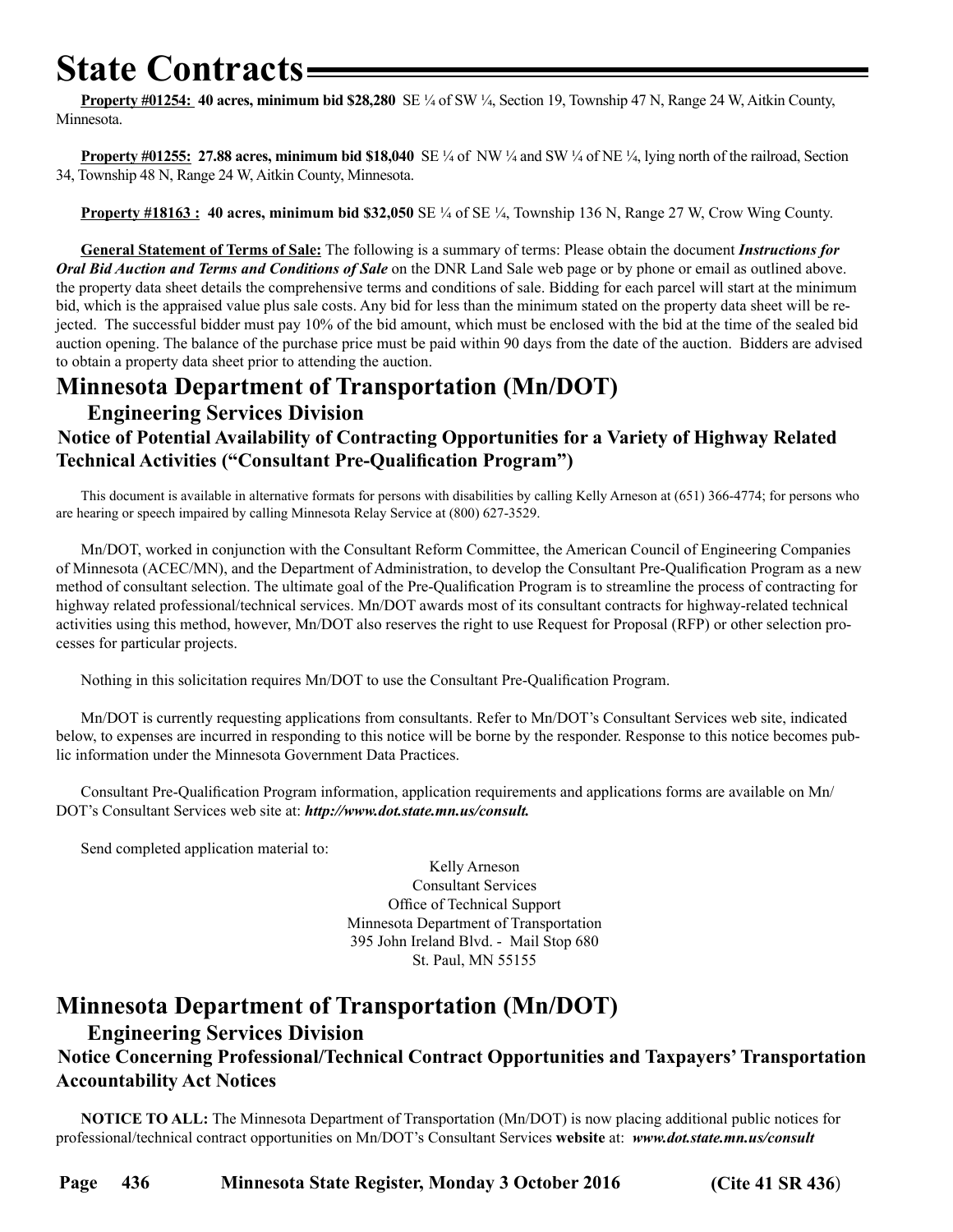# **State Contracts**

<span id="page-24-0"></span>New Public notices may be added to the website on a daily basis and be available for the time period as indicated within the public notice. Mn/DOT is also posting notices as required by the Taxpayers' Transportation Accountability Act on the above referenced website.

# **Non-State Public Bids, Contracts & Grants**

The State Register also serves as a central marketplace for contracts let out on bid by the public sector. The *State Register* meets state and federal guidelines for statewide circulation of public notices. Any tax-supported institution or government jurisdiction may advertise contracts and requests for proposals from the private sector. It is recommended that contracts and RFPs include the following: 1) name of contact person; 2) institution name, address, and telephone number; 3) brief description of commodity, project or tasks; 4) cost estimate; and 5) final submission date of completed contract proposal. Allow at least three weeks from publication date (four weeks from the date article is submitted for publication). Surveys show that subscribers are interested in hearing about contracts for estimates as low as \$1,000. Contact editor for further details.

Besides the following listing, readers are advised to check: *http://www.mmd.admin.state.mn.us/solicitations.htm* as well as the Office of Grants Management (OGM) at: *http://www.grants.state.mn.us/public/*.

### **Dakota County Notice Of Request For Proposal (RFP) For Transportation Services**

**Notice is hereby given** that Dakota County is seeking proposals from qualified contractors to provide Minnesota Family Investment Program (MFIP) participants with transportation assistance.

To access the complete RFP online, or to acquire additional information about Dakota County visit our website at: *<http://www.co.dakota.mn.us/Government/DoingBusiness/BidProposalsInformation/Pages/default.aspx>*

> Contact: Luke Van Horn, Contract Specialist Dakota County Community Services Division 1 Mendota Road West, Suite 500 West St. Paul, MN 55118-4773  **Phone**: 651-554-5794  **Email**: *[Luke.VanHorn@co.dakota.mn.us](mailto:Luke.VanHorn@co.dakota.mn.us)*

**Currently the Proposer's Conference is scheduled from 11:00 a.m. – 12:00 p.m. CST on Thursday, October 13th** at the Dakota County Northern Service Center in West St. Paul, Room 370 located on the 3<sup>rd</sup> floor. See proposal for details and updates.

**Deadline for proposals is 4:00 p.m. CST on Wednesday, October 26th.** No late proposal will be considered.

### **Metropolitan Airports Commission (MAC) Notice of Call for Bids for 2016 Re-roofing Project P2**

| <b>Airport Location:</b> | Minneapolis-St. Paul International Airport |
|--------------------------|--------------------------------------------|
| <b>Project Name:</b>     | 2016 Re-roofing Project P2                 |
| <b>MAC Contract No:</b>  | 106-3-554                                  |
| <b>Bids Close At:</b>    | 2:00 p.m. on Tuesday, October 18, 2016     |

**Notice to Contractors**: Sealed Bid Proposals for the project listed above will be received by the MAC, a public corporation, at the office thereof located at 6040-28th Avenue South, Minneapolis, Minnesota 55450, until the date and hour indicated. This work includes removal and replacement of the existing roofing systems on the existing deck of the parking roof stair towers and east curbside roofs as indicated on the drawings. This work also includes, but is not limited to the following: installation of new sheet metal flashing, drains, scuppers, lightning protection, ladder port, and fall protection anchors. Metal panels and curtain walls will be modified for this work to occur. Mechanical and electrical systems will also be reconfigured to facilitate this scope of work.

**Note**: You can sign up on our Web site (*www.metroairports.org*) to receive email notifications of new business opportunities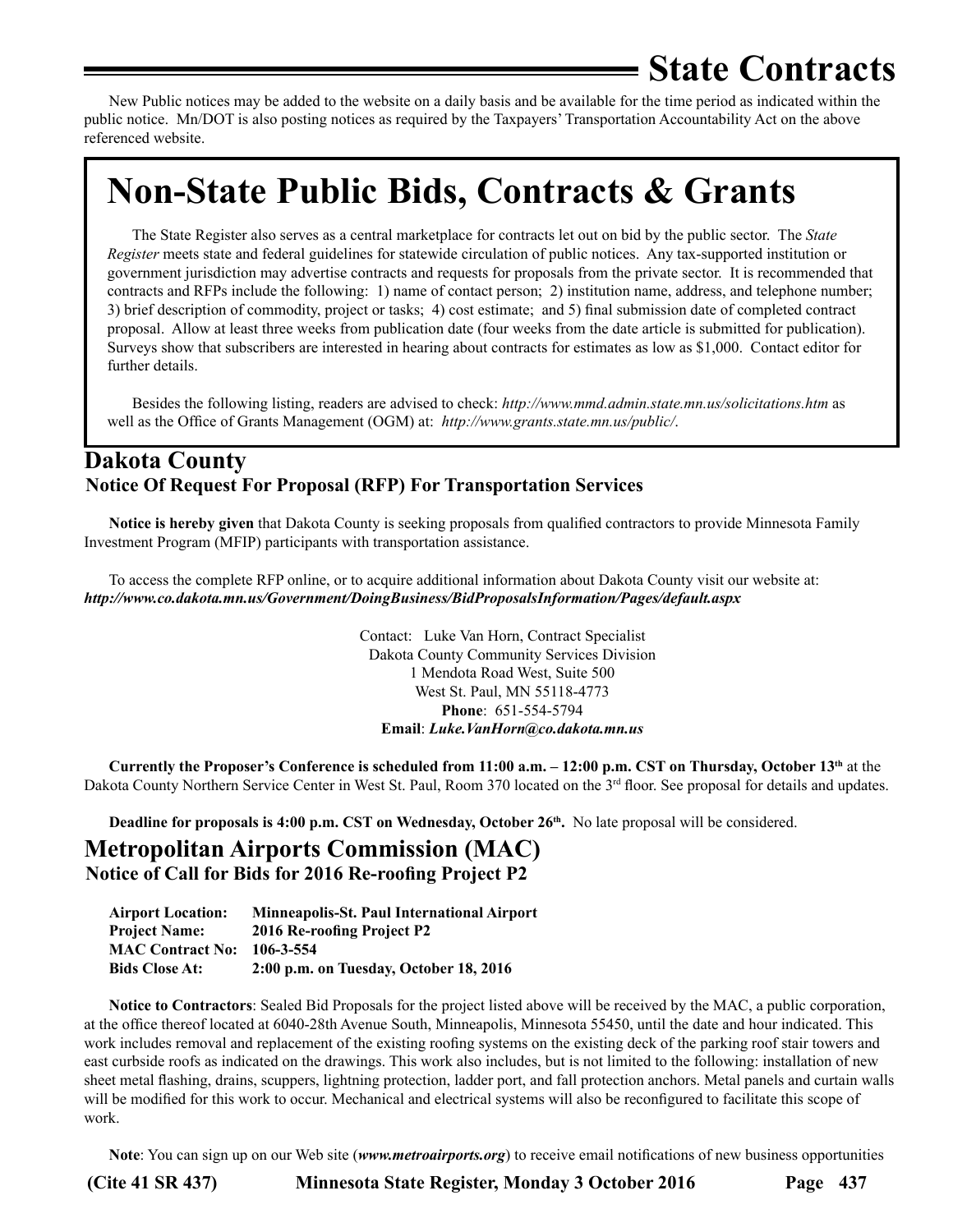# <span id="page-25-0"></span>**Non-State Public Bids, Contracts & Grants**

or go directly to *https://public.govdelivery.com/accounts/MNORGMAC/subscriber/topics?gsp-CODE\_RED* and choose this and other topics about which you are interested.

**Targeted Group Businesses (TGB):** The goal of the MAC for the utilization of TGB on this project is 5%.

#### **Bid Security**

Each bid shall be accompanied by a "Bid Security" in the form of a certified check made payable to the MAC in the amount of not less than five percent (5%) of the total bid, or a surety bond in the same amount, running to the MAC, with the surety company thereon duly authorized to do business in the State of Minnesota.

**Availability of Bidding Documents**: Bidding documents are on file for inspection at the office of Alliiance; at the Minnesota Builders Exchange; Dodge Data and Analytics; and NAMC-UM Plan Room. Bidders desiring bidding documents may secure a complete set from: Franz Reprographics; 2781 Freeway Boulevard, Suite 100, Brooklyn Center, MN 55430, PH: 763.503.3401; FX: 763.503.3409. Make checks payable to: Alliiance. Deposit per set (refundable): \$150. Requests for mailing sets will be invoiced for mailing charges. Deposit will be refunded upon return of bidding documents in good condition within 10 days of opening of bids.

**MAC Internet Access of Additional Information:** A comprehensive Notice of Call for Bids for this project will be available on September 26, 2016, at MAC's web address of

*http://www.metroairports.org/Airport-Authority/Business-Opportunities/Solicitations.aspx* (construction bids).

### **Metropolitan Airports Commission (MAC) Notice of Call for Bids for 2016 Terminal 1-Lindbergh Building Remediation Program**

| <b>Airport Location:</b> | <b>Minneapolis-St. Paul International Airport</b>      |
|--------------------------|--------------------------------------------------------|
| <b>Project Name:</b>     | 2016 Terminal 1-Lindbergh Building Remediation Program |
| <b>MAC Contract No:</b>  | 106-2-796                                              |
| <b>Bids Close At:</b>    | 2:00 p.m. on Tuesday, October 25, 2016                 |

**Notice to Contractors**: Sealed Bid Proposals the project listed above will be received by the MAC, a public corporation, at the office thereof located at 6040-28th Avenue South, Minneapolis, Minnesota 55450, until the date and hour indicated. This work is related to the maintenance of the exterior building envelope of Terminal 1-Lindbergh. The work includes, but is not limited to, the removal and replacement of the following: curtain wall, curtain wall gaskets, metal panels, sealant work at exterior metal panels, and doors. Related electrical and mechanical systems will be reconfigured to facilitate this scope of work.

**Note**: You can sign up on our Web site (*www.metroairports.org*) to receive email notifications of new business opportunities or go directly to *https://public.govdelivery.com/accounts/MNORGMAC/subscriber/topics?gsp-CODE\_RED* and choose this and other topics about which you are interested.

**Targeted Group Businesses (TGB):** The goal of the MAC for the utilization of TGB on this project is 7%.

**Bid Security:** Each bid shall be accompanied by a "Bid Security" in the form of a certified check made payable to the MAC in the amount of not less than five percent (5%) of the total bid, or a surety bond in the same amount, running to the MAC, with the surety company thereon duly authorized to do business in the State of Minnesota.

**Availability of Bidding Documents**: Bidding documents are on file for inspection at the office of Alliiance; at the Minnesota Builders Exchange; Dodge Data and Analytics; and NAMC-UM Plan Room. Bidders desiring bidding documents may secure a complete set from: Franz Reprographics; 2781 Freeway Boulevard, Suite 100; Brooklyn Center, MN 55430; PH: 763.503.3401; FX: 763.503.3409. Make checks payable to: Alliiance. Deposit per set (refundable): \$150. Requests for mailing sets will be invoiced for mailing charges. Deposit will be refunded upon return of bidding documents in good condition within 10 days of opening of bids.

**MAC Internet Access of Additional Information:** A comprehensive Notice of Call for Bids for this project will be available on October 3, 2016, at MAC's web address of

*http://www.metroairports.org/Airport-Authority/Business-Opportunities/Solicitations.aspx* (construction bids).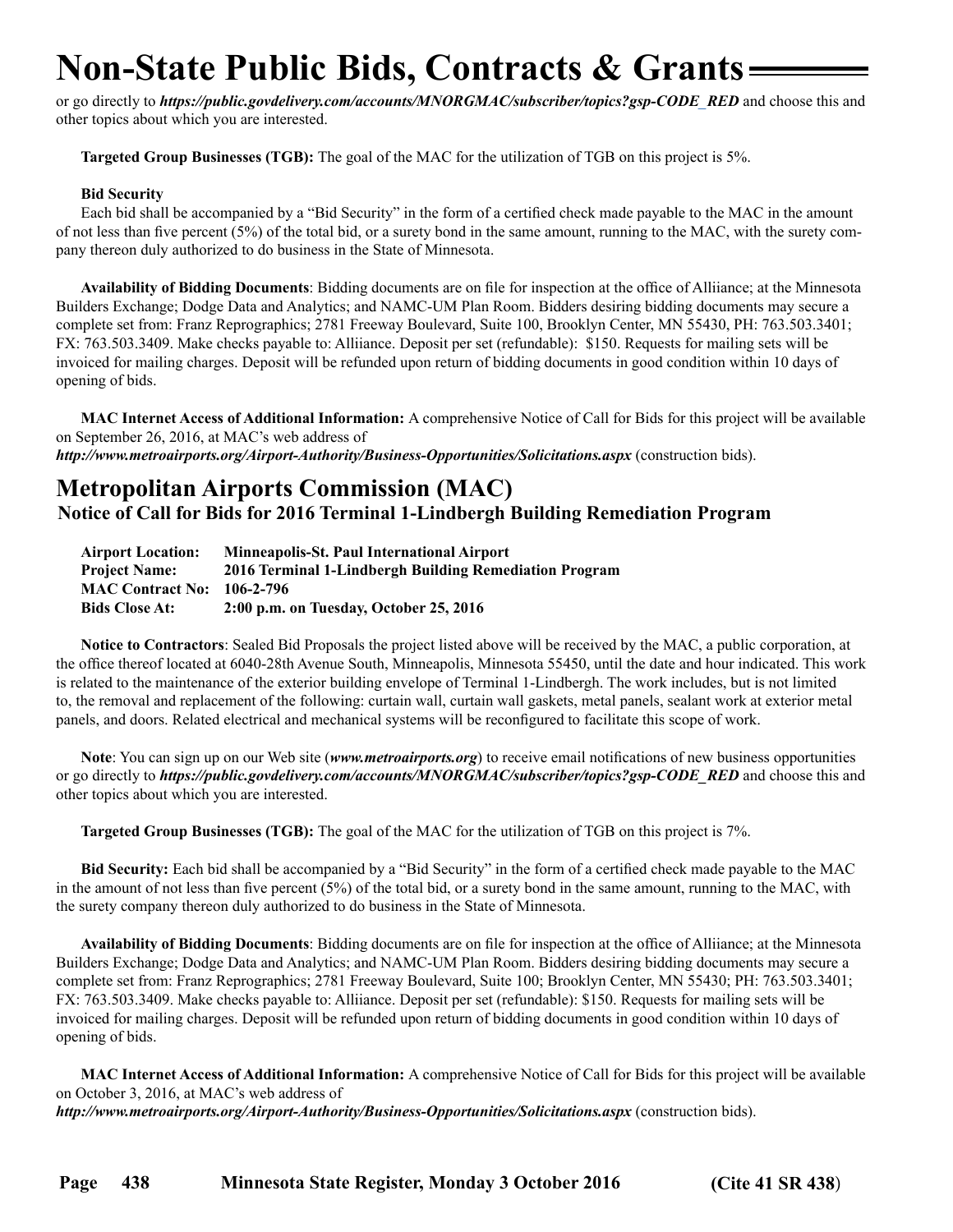### **Non-State Public Bids, Contracts & Grants**

<span id="page-26-0"></span>**Metropolitan Airports Commission (MAC)**

**Notice of Call for Bids for 2016 Commission Chambers Telecoil Installation & A/V Upgrades**

**Airport Location: Minneapolis-St. Paul International Airport Project Name: 2016 Commission Chambers Telecoil Installation & A/V Upgrades MAC Contract No.: 106-2-803 Bids Close At: 2:00 p.m. Tuesday, October 18, 2016**

**Notice to Contractors**: Sealed Bid Proposals for the project will be received by the MAC, a public corporation, at the office thereof located at 6040-28th Avenue South, Minneapolis, Minnesota 55450, until the date and hour indicated. This project includes work in the Commission Chambers, located in Terminal 1-Lindbergh, Minneapolis-St. Paul International Airport. The scope of work includes audio/visual equipment to comprise assistive listening systems, for hearing-impaired persons.

**Note**: You can sign up on our Web site (*www.metroairports.org*) to receive email notifications of new business opportunities or go directly to *https://public.govdelivery.com/accounts/MNORGMAC/subscriber/topics?gsp-CODE\_RED* and choose this and other topics about which you are interested**.**

**Targeted Group Businesses (TGB):** The goal of the MAC for the utilization of TGB on this project is 3%.

**Bid Security:** Each bid shall be accompanied by a "Bid Security" in the form of a certified check made payable to the MAC in the amount of not less than five percent (5%) of the total bid, or a surety bond in the same amount, running to the MAC, with the surety company thereon duly authorized to do business in the State of Minnesota.

**Availability of Bidding Documents**: Bidding documents are on file for inspection at the office of Michaud Cooley Erickson; at the Minnesota Builders Exchange; Dodge Data and Analytics; and NAMC-UM Plan Room. Bidders desiring bidding documents may secure a complete set from: Franz Reprographics; 2781 Freeway Boulevard, Suite 100; Brooklyn Center, MN 55430; PH: 763.503.3401; FX 763.503.3409. Make checks payable to: Michaud Cooley Erickson. Deposit per set (refundable): \$150. Requests for mailing sets will be invoiced for mailing charges. Deposit will be refunded upon return of bidding documents in good condition within 10 days of opening of bids.

**MAC Internet Access of Additional Information:** A comprehensive Notice of Call for Bids for this project will be available on October 3, 2016, at MAC's web address of

*http://www.metroairports.org/Airport-Authority/Business-Opportunities/Solicitations.aspx* (construction bids).

### **Metropolitan Airports Commission (MAC) Notice of Call for Bids for 2016 General Office Security Enhancements**

| <b>Airport Location:</b>           | <b>Proximate to the Minneapolis-St. Paul International Airport</b> |
|------------------------------------|--------------------------------------------------------------------|
| <b>Project Name:</b>               | 2016 General Office Security Enhancements                          |
| <b>MAC Contract No.: 106-3-519</b> |                                                                    |
| <b>Bids Close At:</b>              | 2:00 p.m. October 18, 2016                                         |

**Notice to Contractors**: Sealed Bid Proposals for the project listed above will be received by the MAC, a public corporation, at the office thereof located at 6040-28th Avenue South, Minneapolis, Minnesota 55450, until the date and hour indicated. This project includes general, mechanical, and electrical and technology construction work.

**Note**: You can sign up on our Web site (*[www.metroairports.org](http://www.metroairports.org)*) to receive email notifications of new business opportunities or go directly to *[https://public.govdelivery.com/accounts/MNORGMAC/subscriber/topics?gsp-CODE\\_](https://public.govdelivery.com/accounts/MNORGMAC/subscriber/topics?gsp-CODE)RED* and choose this and other topics about which you are interested.

**Targeted Group Businesses (TGB):** The goal of the MAC for the utilization of TGB on this project is 7%.

**Bid Security:** Each bid shall be accompanied by a "Bid Security" in the form of a certified check made payable to the MAC in the amount of not less than five percent (5%) of the total bid, or a surety bond in the same amount, running to the MAC, with the surety company thereon duly authorized to do business in the State of Minnesota.

**(Cite 41 SR 439) Minnesota State Register, Monday 3 October 2016 Page 439 Availability of Bidding Documents:** Bidding documents are on file for inspection at the office of Miller Dunwiddie